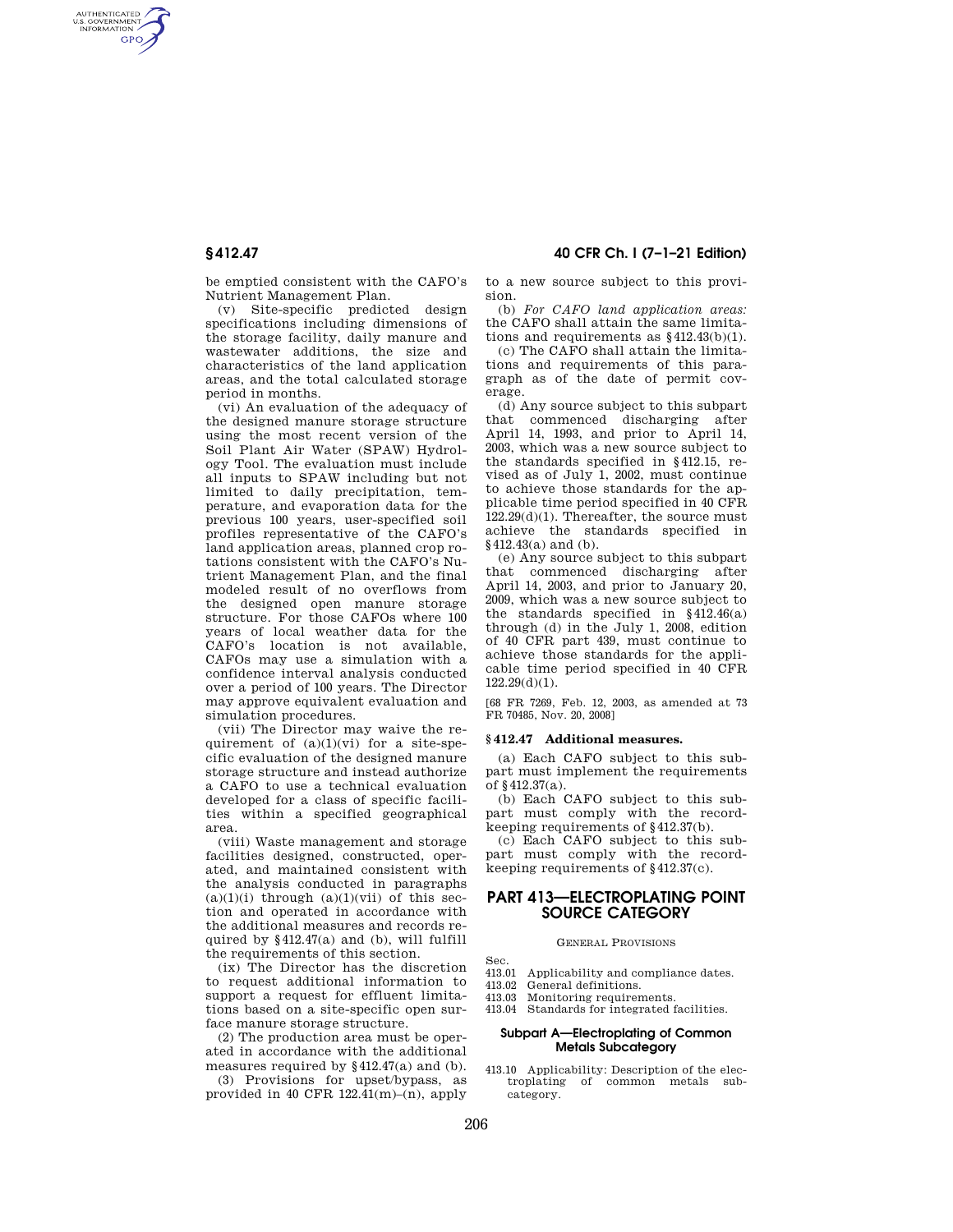- 413.11 Specialized definitions.
- 413.12–413.13 [Reserved]
- 413.14 Pretreatment standards for existing sources.

## **Subpart B—Electroplating of Precious Metals Subcategory**

- 413.20 Applicability: Description of the electroplating of precious metals subcategory.
- 413.21 Specialized definitions.
- 413.22–413.23 [Reserved]
- 413.24 Pretreatment standards for existing sources.

# **Subpart C—Electroplating of Specialty Metals Subcategory [Reserved]**

## **Subpart D—Anodizing Subcategory**

- 413.40 Applicability: Description of the anodizing subcategory.
- 413.41 Specialized definitions.
- 413.42–413.43 [Reserved]
- 413.44 Pretreatment standards for existing sources.

#### **Subpart E—Coatings Subcategory**

- 413.50 Applicability: Description of the coatings subcategory.
- 413.51 Specialized definitions.
- 413.52–413.53 [Reserved]
- 413.54 Pretreatment standards for existing sources.

## **Subpart F—Chemical Etching and Milling Subcategory**

- 413.60 Applicability: Description of the chemical etching and milling subcategory.
- 413.61 Specialized definitions.
- 413.62–413.63 [Reserved]
- 413.64 Pretreatment standards for existing sources.

## **Subpart G—Electroless Plating Subcategory**

413.70 Applicability: Description of the electroless plating subcategory.

413.71 Specialized definitions.

- 413.72–413.73 [Reserved]
- 413.74 Pretreatment standards for existing sources.

## **Subpart H—Printed Circuit Board Subcategory**

- 413.80 Applicability: Description of the printed circuit board subcategory.
- 413.81 Specialized definitions.
- 413.82–413.83 [Reserved]
- 413.84 Pretreatment standards for existing sources.

AUTHORITY: Secs. 301, 304(g), 307, 308, 309, 402, 405, 501(a), Clean Water Act, as amended, (33 U.S.C. 1311, 1314(g), 1317, 1318, 1319, 1322, 1325 and 1341(a)).

SOURCE: 46 FR 9467, Jan. 28, 1981, unless otherwise noted.

#### GENERAL PROVISIONS

#### **§ 413.01 Applicability and compliance dates.**

(a) This part shall apply to electroplating operations in which metal is electroplated on any basis material and to related metal finishing operations as set forth in the various subparts, whether such operations are conducted in conjunction with electroplating, independently, or as part of some other operation. The compliance deadline for metals and cyanide at integrated facilities shall be June 30, 1984. The compliance date for metals and cyanide at non-integrated facilities shall be April 27, 1984. Compliance with TTO for all facilities shall be July 15, 1986. These part 413 standards shall not apply to a facility which must comply with all the pollutant limitations listed in §433.15 (metal finishing PSES).

(b) Operations similar to electroplating which are specifically excepted from coverage of this part include:

(1) Electrowinning and electrorefining conducted as a part of nonferrous metal smelting and refining (40 CFR part 421);

(2) Metal surface preparation and conversion coating conducted as a part of coil coating (40 CFR part 465);

(3) Metal surface preparation and immersion plating or electroless plating conducted as a part of porcelain enameling (40 CFR part 466); and

(4) Electrodeposition of active electrode materials, electroimpregnation, and electroforming conducted as a part of battery manufacturing (40 CFR part 461).

(c) Metallic platemaking and gravure cylinder preparation conducted within or for printing and publishing facilities, and continuous strip electroplating conducted within iron and steel manufacturing facilities which introduce pollutants into a publicly owned treatment works are exempted from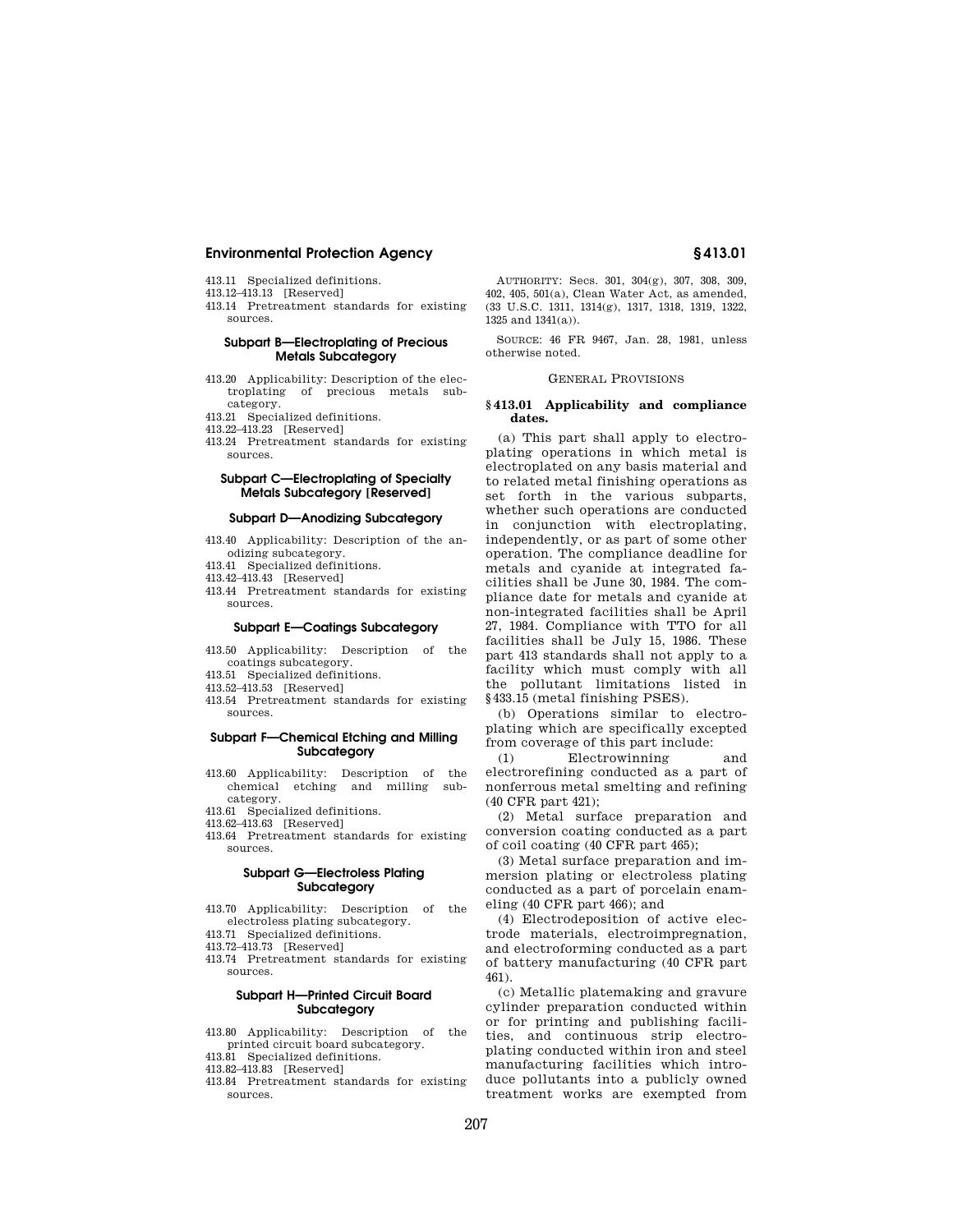the pretreatment standards for existing sources set forth in this part.

(Secs. 301, 304, 306, 307, 308, and 501 of the Clean Water Act (the Federal Water Pollution Control Act Amendments of 1972, 33 U.S.C. 1251 *et. seq.,* as amended by the Clean Water Act of 1977, Pub. L. 95–217))

[46 FR 9467, Jan. 28, 1981, as amended at 48 FR 32482, July 15, 1983; 48 FR 41410, Sept. 15, 1983; 51 FR 40421, Nov. 7, 1986]

# **§ 413.02 General definitions.**

In addition to the definitions set forth in 40 CFR part 401 and the chemical analysis methods set forth in 40 CFR part 136, both of which are incorporated herein by reference, the following definitions apply to this part:

(a) The term *CN,A* shall mean cyanide amenable to chlorination as defined by 40 CFR 136.

(b) The term *CN,T* shall mean cyanide, total.

(c) The term *Cr,VI* shall mean hexavalent chromium.

(d) The term *electroplating process wastewater* shall mean process wastewater generated in operations which are subject to regulation under any of subparts A through H of this part.

(e) The term *total metal* is defined as the sum of the concentration or mass of Copper (Cu), Nickel (Ni), Chromium (Cr) (total) and Zinc (Zn).

(f) The term *strong chelating agents* is defined as all compounds which, by virtue of their chemical structure and amount present, form soluble metal complexes which are not removed by subsequent metals control techniques such as pH adjustment followed by clarification or filtration.

(g) The term *control authority* is defined as the POTW if it has an approved pretreatment program; in the absence of such a program, the NPDES State if it has an approved pretreatment program or EPA if the State does not have an approved program.

(h) The term *integrated facility* is defined as a facility that performs electroplating as only one of several operations necessary for manufacture of a product at a single physical location and has significant quantities of process wastewater from non-electroplating manufacturing operations. In addition, to qualify as an ''integrated facility'' one or more plant electroplating proc-

**§ 413.02 40 CFR Ch. I (7–1–21 Edition)** 

ess wastewater lines must be combined prior to or at the point of treatment (or proposed treatment) with one or more plant sewers carrying process wastewater from non-electroplating manufacturing operations.

(i) the term *TTO* shall mean total toxic organics, which is the summation of all quantifiable values greater than 0.01 milligrams per liter for the following toxic organics:

Acenaphthene Acrolein Acrylonitrile Benzene Benzidine Carbon tetrachloride (tetrachloromethane) Chlorobenzene 1,2,4-trichlorobenzene Hexachlorobenzene 1,2-dichloroethane 1,1,1-trichloroethane Hexachloroethane 1,1-dichloroethane 1,1,2-trichloroethane 1,1,2,2-tetrachloroethane Chloroethane Bis (2-chloroethyl) ether 2-chloroethyl vinyl ether (mixed) 2-chloronaphthalene 2,4,6-trichlorophenol Parachlorometa cresol Chloroform (trichloromethane) 2-chlorophenol 1,2-dichlorobenzene 1,3-dichlorobenzene 1,4-dichlorobenzene 3,3-dichlorobenzidine 1,1-dichloroethylene 1,2-trans-dichloroethylene 2,4-dichlorophenol 1,2-dichloropropane 1,3-dichloropropylene (1,3-dichloropropene) 2,4-dimethylphenol 2,4-dinitrotoluene 2,6-dinitrotoluene 1,2-diphenylhydrazine Ethylbenzene Fluoranthene 4-chlorophenyl phenyl ether 4-bromophenyl phenyl ether Bis (2-chloroisopropyl) ether Bis (2-chloroethoxy) methane Methyl bromide (bromomethane) Bromoform (tribromomethane) Dichlorobromomethane Chlorodibromomethane

Methylene chloride (dichloromethane)

Methyl chloride (chloromethane)

Hexachlorobutadiene

Hexachlorocyclopentadiene

Isophorone

Naphthalene

Nitrobenzene

2-nitrophenol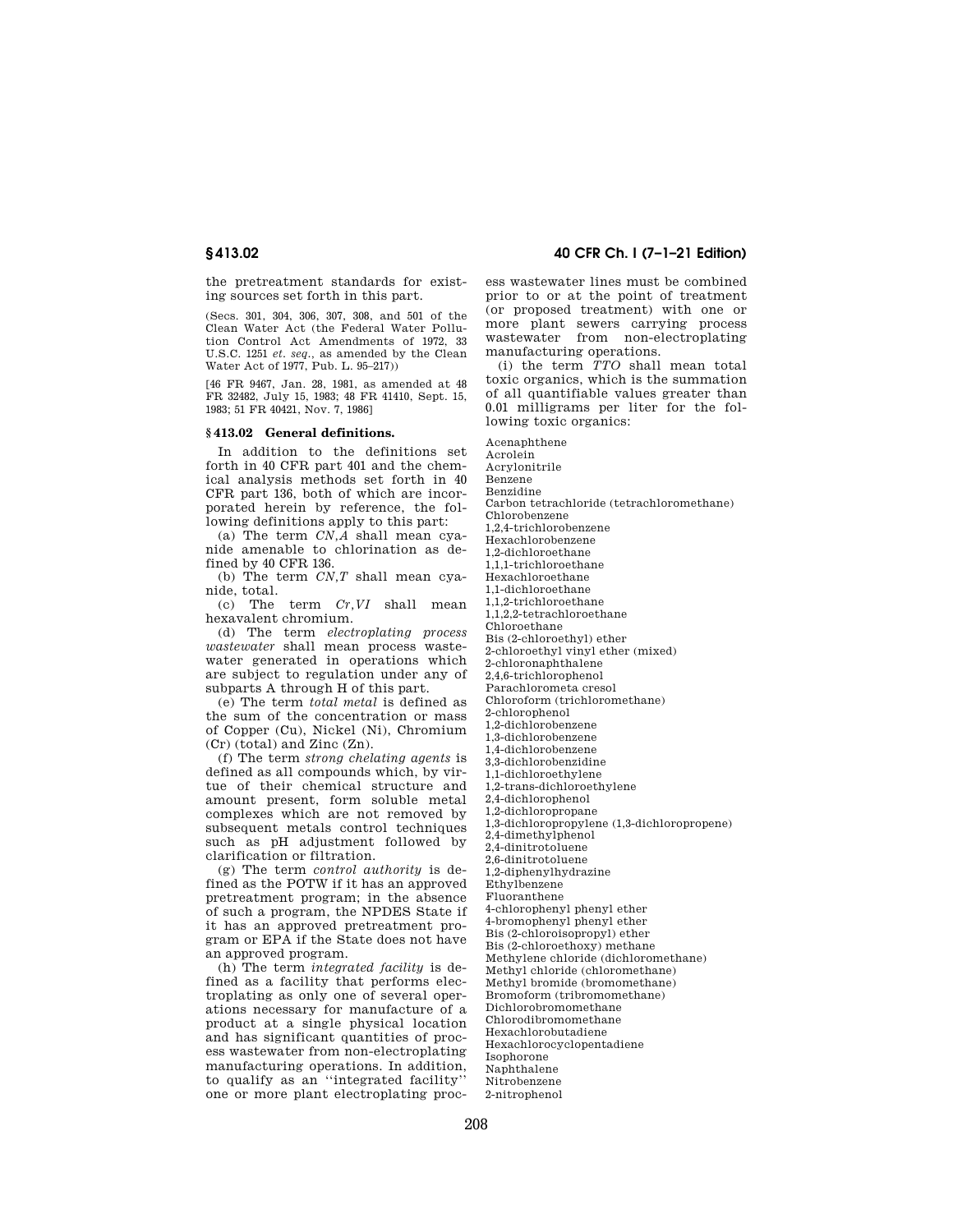4-nitrophenol 2,4-dinitrophenol 4,6-dinitro-o-cresol N-nitrosodimethylamine N-nitrosodiphenylamine N-nitrosodi-n-propylamine Pentachlorophenol Phenol Bis (2-ethylhexyl) phthalate Butyl benzyl phthalate Di-n-butyl phthalate Di-n-octyl phthalate Diethyl phthalate Dimethyl phthalate 1,2-benzanthracene (benzo(a)anthracene) Benzo(a)pyrene (3,4-benzopyrene) 3,4-Benzofluoranthene (benzo(b)fluoranthene) 11,12-benzofluoranthene (benzo(k)fluoranthene) Chrysene Acenaphthylene Anthracene 1,12-benzoperylene (benzo(ghi)perylene) Fluorene Phenanthrene 1,2,5,6-dibenzanthracene (dibenzo(a,h)anthracene) Indeno (1,2,3-cd) pyrene) (2,3-o-phenylene pyrene) Pyrene Tetrachloroethylene Toluene Trichloroethylene Vinyl chloride (chloroethylene) Aldrin Dieldrin Chlordane (technical mixture and metabolites) 4,4-DDT 4,4-DDE (p,p-DDX) 4,4-DDD (p,p-TDE) Alpha-endosulfan Beta-endosulfan Endosulfan sulfate Endrin Endrin aldehyde Heptachlor Heptachlor epoxide (BHC-hexachlorocyclohexane) Alpha-BHC Beta-BHC Gamma-BHC Delta-BHC (PCB-polychlorinated biphenyls) PCB-1242 (Arochlor 1242) PCB-1254 (Arochlor 1254) PCB-1221 (Arochlor 1221) PCB-1232 (Arochlor 1232) PCB-1248 (Arochlor 1248) PCB-1260 (Arochlor 1260) PCB-1016 (Arochlor 1016) Toxaphene 2,3,7,8-tetrachlorodibenzop-dioxin (TCDD)

(Secs. 301, 304, 306, 307, 308, and 501 of the Clean Water Act (the Federal Water Pollution Control Act Amendments of 1972, 33 U.S.C. 1251 *et. seq.,* as amended by the Clean Water Act of 1977, Pub. L. 95–217))

[46 FR 9467, Jan. 28, 1981, as amended at 48 FR 32483, July 15, 1983; 48 FR 43681, Sept. 26, 1983; 51 FR 40421, Nov. 7, 1986]

## **§ 413.03 Monitoring requirements.**

(a) In lieu of monitoring for TTO, the control authority may allow industrial users of POTWs to make the following certification as a comment to the periodic reports required by §403.12(e): ''Based on my inquiry of the person or persons directly responsible for managing compliance with the pretreatment standard for total toxic organics (TTO), I certify that, to the best of my knowledge and belief, no dumping of concentrated toxic organics into the wastewaters has occurred since filing the last discharge monitoring report. I further certify that this facility is implementing the toxic organic management plan submitted to the control authority.''

(b) In requesting that no monitoring be required industrial users of POTWs shall submit a toxic organic management plan that specifies to the control authority's satisfaction the toxic organic compounds used; the method of disposal used instead of dumping, such as reclamation, contract hauling, or incineration; and procedures for assuring that toxic organics do not routinely spill or leak into the wastewater.

(c) If monitoring is necessary to measure compliance with the TTO standard the industrial user need analyze only for those pollutants which would reasonably be expected to be present.

(Approved by the Office of Management and Budget under control number 2040–0074)

(Secs. 301, 304, 306, 307, 308, and 501 of the Clean Water Act (the Federal Water Pollution Control Act Amendments of 1972, 33 U.S.C. 1251 *et. seq.,* as amended by the Clean Water Act of 1977, Pub. L. 95–217))

[48 FR 32483, July 15, 1983; 48 FR 43681, Sept. 26, 1983, as amended at 49 FR 34823, Sept. 4, 1984]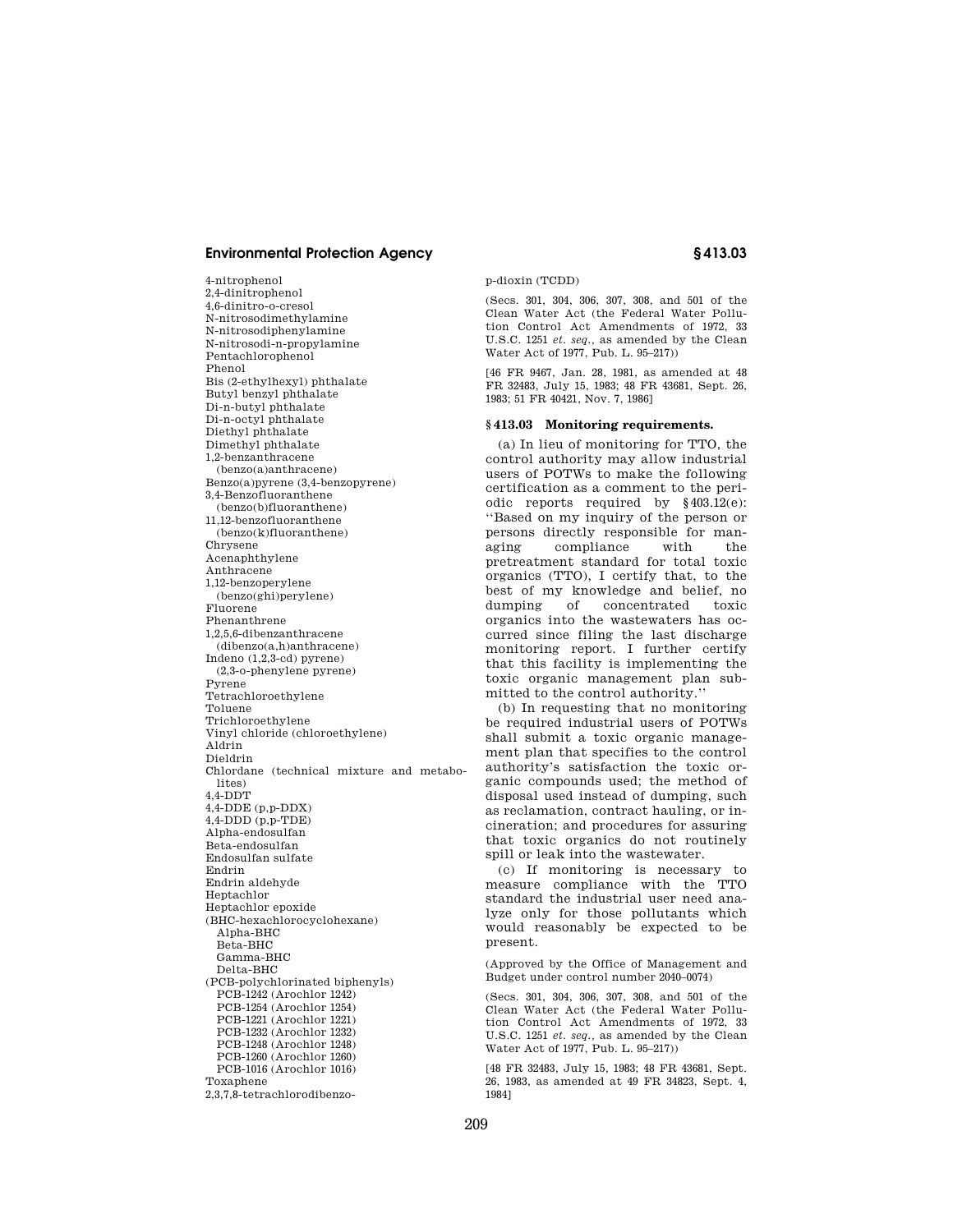## **§ 413.04 Standards for integrated facilities.**

Pretreatment standards for integrated facilities shall be computed as required by §403.6(e) of EPA's General Pretreatment Regulations. In cases where electroplating wastewaters are combined with regulated wastewaters which have 30 days average standards, the corresponding 30 day average standard for the electroplating wastewaters must be used. The 30 day average shall be determined for pollutants in the relevant subcategory from the corresponding daily and 4 day average values listed in the table below.

| If the maximum for any 1 day is | And the<br>4 day<br>average<br>is | Then the<br>30 day<br>average<br>is |
|---------------------------------|-----------------------------------|-------------------------------------|
|                                 | 0.4                               | 0.3                                 |
|                                 | .7                                | .5                                  |
|                                 | 1                                 | .55                                 |
| 41                              | 2.6                               | 1.8                                 |
|                                 | 2.6                               | 1.8                                 |
| 4.5                             | 2.7                               | 1.8                                 |
|                                 | 2.7                               | 1.5                                 |
|                                 | 4                                 | 2.5                                 |
|                                 | 6.8                               | 5                                   |
|                                 | 13.4                              | 10                                  |
| 23                              | 16                                | 12                                  |
|                                 | 29                                | 20                                  |
| 53                              | 36                                | 27                                  |
| 74                              | 39                                | 21                                  |
| 107                             | 65                                | 45                                  |
| 169                             | 89                                | 49                                  |
|                                 | 100                               | 70                                  |
| 164                             | 102                               | 70                                  |
| 176                             | 105                               | 70                                  |
| 273                             | 156                               | 98                                  |
| 365                             | 229                               | 160                                 |
| 374                             | 232                               | 160                                 |
| 401                             | 241                               | 160                                 |
| 410                             | 267                               | 195                                 |
| 623                             | 257                               | 223                                 |
|                                 | 609                               | 445                                 |

# **Subpart A—Electroplating of Common Metals Subcategory**

### **§ 413.10 Applicability: Description of the electroplating of common metals subcategory.**

The provisions of this subpart apply to dischargers of pollutants in process wastewaters resulting from the process in which a ferrous or nonferrous basis material is electroplated with copper, nickel, chromium, zinc, tin, lead, cadmium, iron, aluminum, or any combination thereof.

# **§ 413.04 40 CFR Ch. I (7–1–21 Edition)**

# **§ 413.11 Specialized definitions.**

For the purpose of this subpart:

(a) The term *sq m* [''sq ft''] shall mean the area plated expressed in square meters [square feet].

(b) The term *operation* shall mean any step in the electroplating process in which a metal is electrodeposited on a basis material and which is followed by a rinse; this includes the related operations of alkaline cleaning, acid pickle, stripping, and coloring when each operation is followed by a rinse.

## **§§ 413.12–413.13 [Reserved]**

## **§ 413.14 Pretreatment standards for existing sources.**

Except as provided in §§403.7 and 403.13 of this title, any existing source subject to this subpart which introduces pollutants into a publicly owned treatment works must comply with 40 CFR part 403 and achieve the following pretreatment standards for existing sources (PSES):

(a) No user introducing wastewater pollutants into a publicly owned treatment works under the provisions of this subpart shall augment the use of process wastewater or otherwise dilute the wastewater as a partial or total substitute for adequate treatment to achieve compliance with this standard.

(b) For a source discharging less than 38,000 liters (10,000 gal.) per calendar day of electroplating process wastewater the following limitations shall apply:

## SUBPART A—COMMON METALS FACILITIES DIS-CHARGING LESS THAN 38,000 LITERS PER DAY PSES LIMITATIONS (MG/L)

| Pollutant or pollutant prop-<br>ertv | Maximum for<br>any 1 day | Average of<br>daily values<br>for 4 consecu-<br>tive monitoring<br>days shall not<br>exceed |
|--------------------------------------|--------------------------|---------------------------------------------------------------------------------------------|
| Ph.<br>Cd.                           | 5.0<br>.6<br>1.2         | 27                                                                                          |

(c) For plants discharging 38,000 liters (10,000 gal) or more per calendar day of electroplating process wastewater the following limitations shall apply: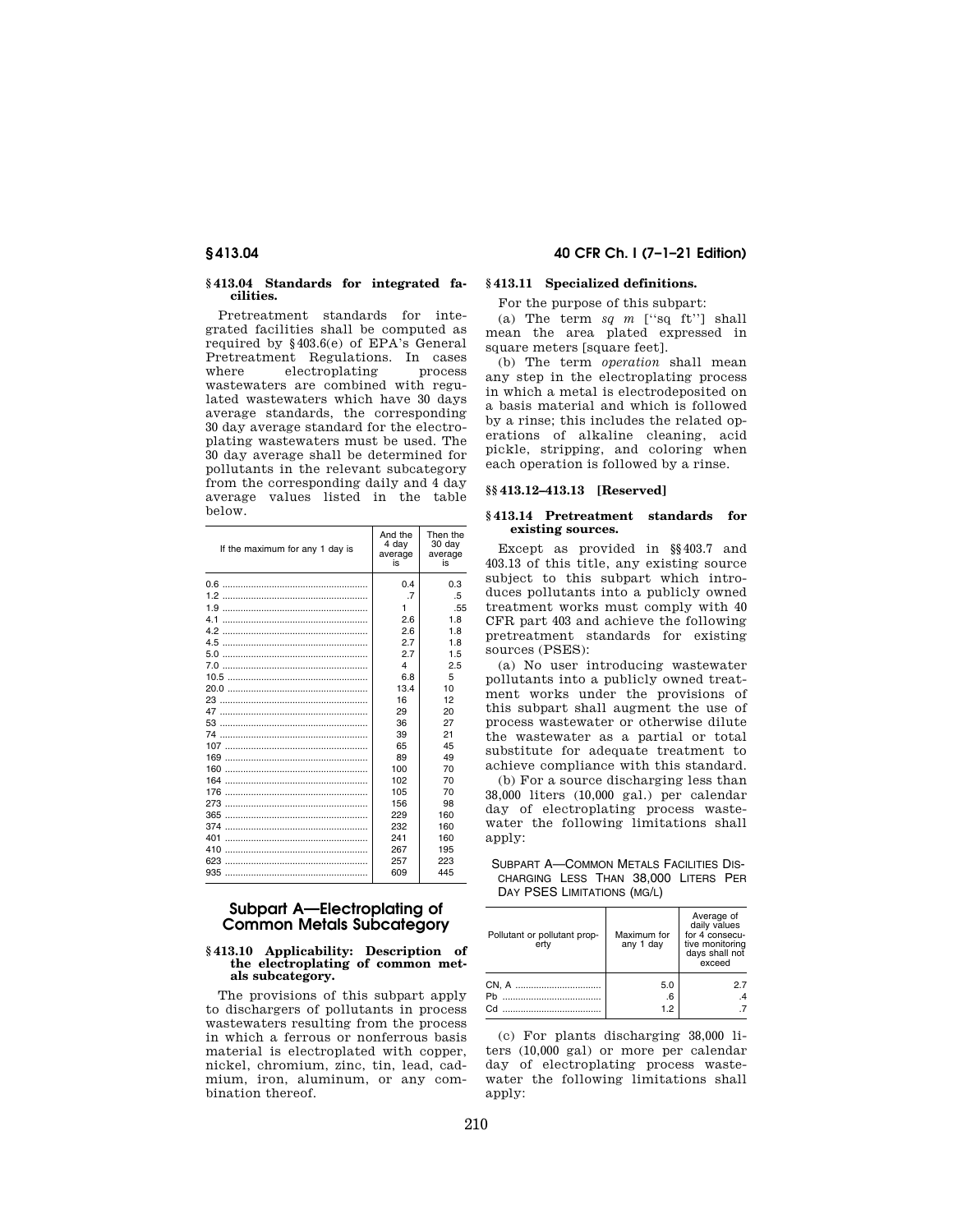SUBPART A—COMMON METALS FACILITIES DIS-CHARGING 38,000 LITERS OR MORE PER DAY PSES LIMITATIONS (MG/L)

| Pollutant or pollutant prop-<br>ertv | Maximum for<br>any 1 day | Average of<br>daily values<br>for 4 consecu-<br>tive monitoring<br>days shall not<br>exceed |
|--------------------------------------|--------------------------|---------------------------------------------------------------------------------------------|
|                                      | 1.9                      | 1.0                                                                                         |
|                                      | 4.5                      | 2.7                                                                                         |
| Ni<br>                               | 4.1                      | 2.6                                                                                         |
|                                      | 7.0                      | 4.0                                                                                         |
|                                      | 4.2                      | 2.6                                                                                         |
|                                      | 6.6                      | $\mathcal{A}$                                                                               |
|                                      | 1.2                      | .7                                                                                          |
| Total metals                         | 10.5                     | 6.8                                                                                         |

(d) Alternatively, the following massbased standards are equivalent to and may be applied in place of those limitations specified under paragraph (c) of this section upon prior agreement between a source subject to these standards and the publicly owned treatment works receiving such regulated wastes:

SUBPART A—COMMON METALS FACILITIES DIS-CHARGING 38,000 LITERS OR MORE PER DAY PSES LIMITATIONS (MG/SQ M-OPERATION)

| Pollutant or pollutant prop-<br>ertv | Maximum for<br>any 1 day | Average of<br>daily values<br>for 4 consecu-<br>tive monitoring<br>days shall not<br>exceed |
|--------------------------------------|--------------------------|---------------------------------------------------------------------------------------------|
|                                      | 74                       | 39                                                                                          |
| Сu                                   | 176                      | 105                                                                                         |
|                                      | 160                      | 100                                                                                         |
|                                      | 273                      | 156                                                                                         |
| 7n<br>                               | 164                      | 102                                                                                         |
| <b>Ph</b>                            | 23                       | 16                                                                                          |
|                                      | 47                       | 29                                                                                          |
| Total metals                         | 410                      | 267                                                                                         |

(e) For wastewater sources regulated under paragraph (c) of this section, the following optional control program may be elected by the source introducing treated process wastewater into a publicly owned treatment works with the concurrence of the control authority. These optional pollutant parameters are not eligible for allowance for removal achieved by the publicly owned treatment works under 40 CFR 403.7. In the absence of strong chelating agents, after reduction of hexavalent chromium wastes, and after neutralization using calcium oxide (or hydroxide) the following limitations shall apply:

SUBPART A—COMMON METALS FACILITIES DIS-CHARGING 38,000 LITERS OR MORE PER DAY PSES LIMITATIONS (MG/L)

| Pollutant or pollutant prop-<br>ertv | Maximum for<br>any 1 day | Average of<br>daily values<br>for 4 consecu-<br>tive monitoring<br>days shall not<br>exceed |
|--------------------------------------|--------------------------|---------------------------------------------------------------------------------------------|
|                                      | 1.9                      | 1.0                                                                                         |
|                                      | .6                       |                                                                                             |
|                                      | 1.2                      |                                                                                             |
|                                      | 20.0                     | 13.4                                                                                        |
|                                      |                          |                                                                                             |

1Within the range 7.5 to 10.0.

(f) In addition to paragraphs (a) and (b) the following limitation shall apply for plants discharging less than 38,000 l (10,000 gal) per calendar day of electroplating process wastewater:

| Pollutant or pollutant property | Maximum for any 1 day       |
|---------------------------------|-----------------------------|
|                                 | Milligrams per liter (mg/l) |
| TTO                             | 4.57                        |

(g) In addition to paragraphs (a), (c), (d), and (e) the following limitation shall apply for plants discharging 38,000 1 (10,000 gal) or more per calendar day of electroplating process wastewater:

| Pollutant or pollutant property | Maximum for any 1 day       |  |
|---------------------------------|-----------------------------|--|
|                                 | Milligrams per liter (mg/l) |  |
| TTN                             | 2 13                        |  |

(h) In addition to paragraphs (a), (b), (c), (d), (e), (f), and (g) the following shall apply: An existing source submitting a certification in lieu of monitoring pursuant to §413.03 of this regulation must implement the toxic organic management plan approved by the control authority.

(Secs. 301, 304, 306, 307, 308, and 501 of the Clean Water Act (the Federal Water Pollution Control Act Amendments of 1972, 33 U.S.C. 1251 *et. seq.,* as amended by the Clean Water Act of 1977, Pub. L. 95–217))

[46 FR 9467, Jan. 28, 1981; 46 FR 30626, June 10, 1981, as amended at 48 FR 32483, July 15, 1983; 48 FR 43681, Sept. 26, 1983]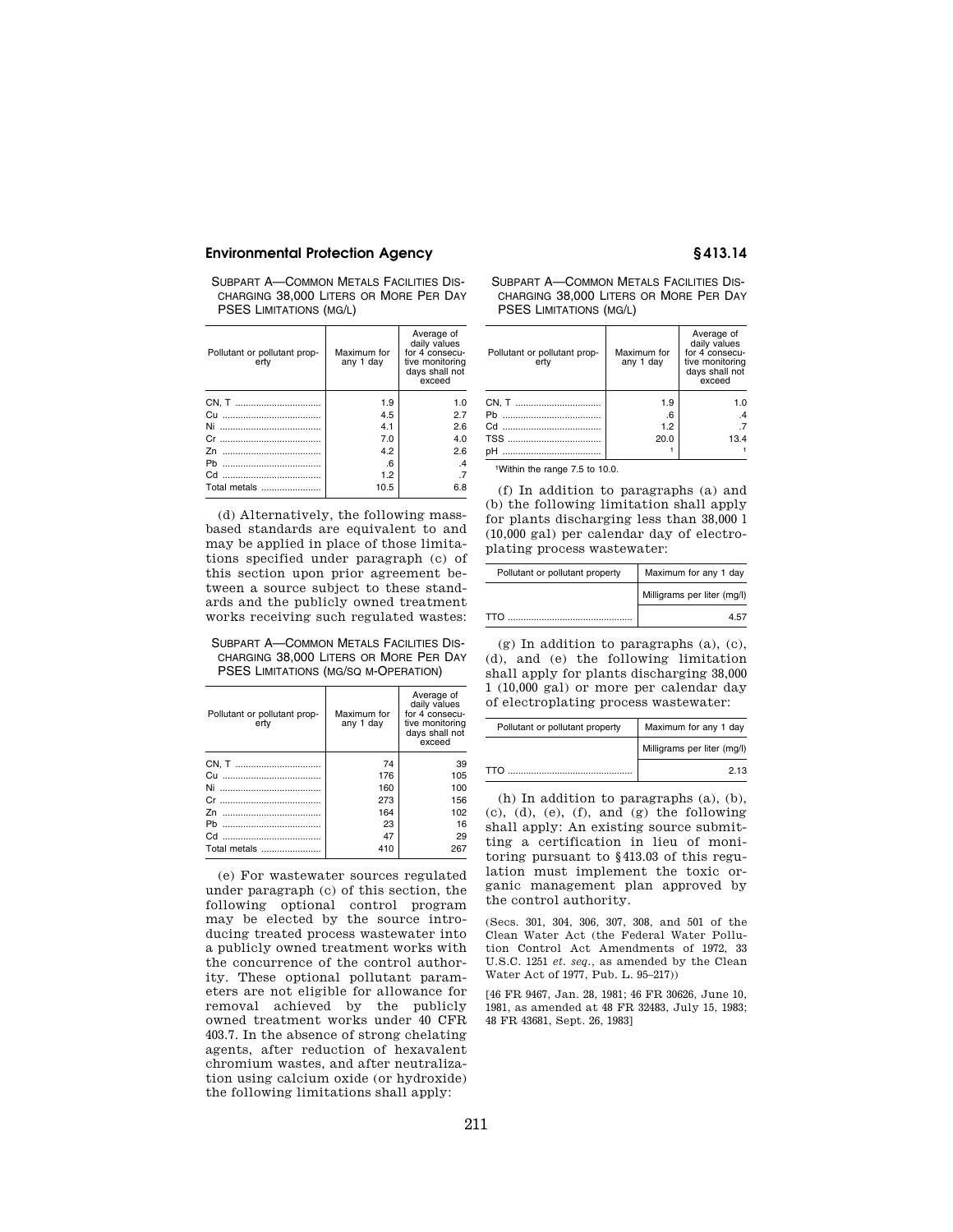# **Subpart B—Electroplating of Precious Metals Subcategory**

## **§ 413.20 Applicability: Description of the electroplating of precious metals subcategory.**

The provisions of this subpart apply to discharges of process wastewaters resulting from the process in which a ferrous or nonferrous basis material is plated with gold, silver, iridium, palladium, platinum, rhodium, rutheniun, or any combination of these.

# **§ 413.21 Specialized definitions.**

For the purpose of this subpart:

(a) The term *sq m* (''sq ft'') shall mean the area plated expressed in square meters (square feet).

(b) The term *operation* shall mean any step in the electroplating process in which a metal is electrodeposited on a basis material and which is followed by a rinse: This includes the related operations of alkaline cleaning, acid pickle, stripping, and coloring when each operation is followed by a rinse.

## **§§ 413.22–413.23 [Reserved]**

### **§ 413.24 Pretreatment standards for existing sources.**

Except as provided in 40 CFR §§403.7 and 403.13, any existing source subject to this subpart which introduces pollutants into a publicly owned treatment works must comply with 40 CFR part 403 and achieve the following pretreatment standards for existing sources (PSES):

(a) No user introducing wastewater pollutants into a publicly owned treatment works under the provisions of this subpart shall augment the use of process wastewater or otherwise dilute the wastewater as a partial or total substitute for adequate treatment to achieve compliance with this standard.

(b) For a source discharging less than 38,000 liters (10,000 gal) per calendar day of electroplating process wastewater the following limitations shall apply:

# **§ 413.20 40 CFR Ch. I (7–1–21 Edition)**

SUBPART B—PRECIOUS METALS FACILITIES DIS-CHARGING LESS THAN 38,000 LITERS PER DAY PSES LIMITATIONS (MG/L)

| Pollutant or pollutant prop-<br>ertv | Maximum for<br>any 1 day | Average of<br>daily values<br>for 4 consecu-<br>tive monitoring<br>days shall not<br>exceed |
|--------------------------------------|--------------------------|---------------------------------------------------------------------------------------------|
|                                      | 5.0                      | 27                                                                                          |
| Ph<br>CH.                            | .6<br>1.2                |                                                                                             |

(c) For plants discharging 38,000 liters (10,000 gal) or more per calendar day of electroplating process wastewater the following limitations shall apply:

SUBPART B—PRECIOUS METALS FACILITIES DIS-CHARGING 38,000 LITERS OR MORE PER DAY PSES LIMITATIONS (MG/L)

| Pollutant or pollutant prop-<br>ertv | Maximum for<br>any 1 day | Average of<br>daily values<br>for 4 consecu-<br>tive monitoring<br>days shall not<br>exceed |
|--------------------------------------|--------------------------|---------------------------------------------------------------------------------------------|
| Aq<br>                               | 1.2                      | 0.7                                                                                         |
|                                      | 1.9                      | 1.0                                                                                         |
| <br>Cu                               | 4.5                      | 2.7                                                                                         |
|                                      | 4.1                      | 2.6                                                                                         |
|                                      | 7.0                      | 4.0                                                                                         |
| 7n                                   | 4.2                      | 2.6                                                                                         |
| Ph                                   | .6                       | $\mathcal{A}$                                                                               |
| Cd                                   | 1.2                      |                                                                                             |
| Total metals                         | 10.5                     | 6.8                                                                                         |

(d) Alternatively, the following massbased standards are equivalent to and may apply in place of those limitations specified under paragraph (c) of this section upon prior agreement between a source subject to these standards and the publicly owned treatment works receiving such regulated wastes:

## SUBPART B—PRECIOUS METALS FACILITIES DIS-CHARGING 38,000 LITERS OR MORE PER DAY PSES LIMITATIONS (MG/SQ M-OPERATION)

| Pollutant or pollutant prop-<br>erty | Maximum for<br>any 1 day | Average of<br>daily values<br>for 4 consecu-<br>tive monitoring<br>days shall not<br>exceed |
|--------------------------------------|--------------------------|---------------------------------------------------------------------------------------------|
|                                      | 47                       | 29                                                                                          |
| CN, T                                | 74                       | 39                                                                                          |
| Сu                                   | 176                      | 105                                                                                         |
| Ni                                   | 160                      | 100                                                                                         |
|                                      | 273                      | 156                                                                                         |
| Zn                                   | 164                      | 102                                                                                         |
| Ph                                   | 23                       | 16                                                                                          |
| Cd<br>                               | 47                       | 29                                                                                          |
| Total metals                         | 410                      | 267                                                                                         |
|                                      |                          |                                                                                             |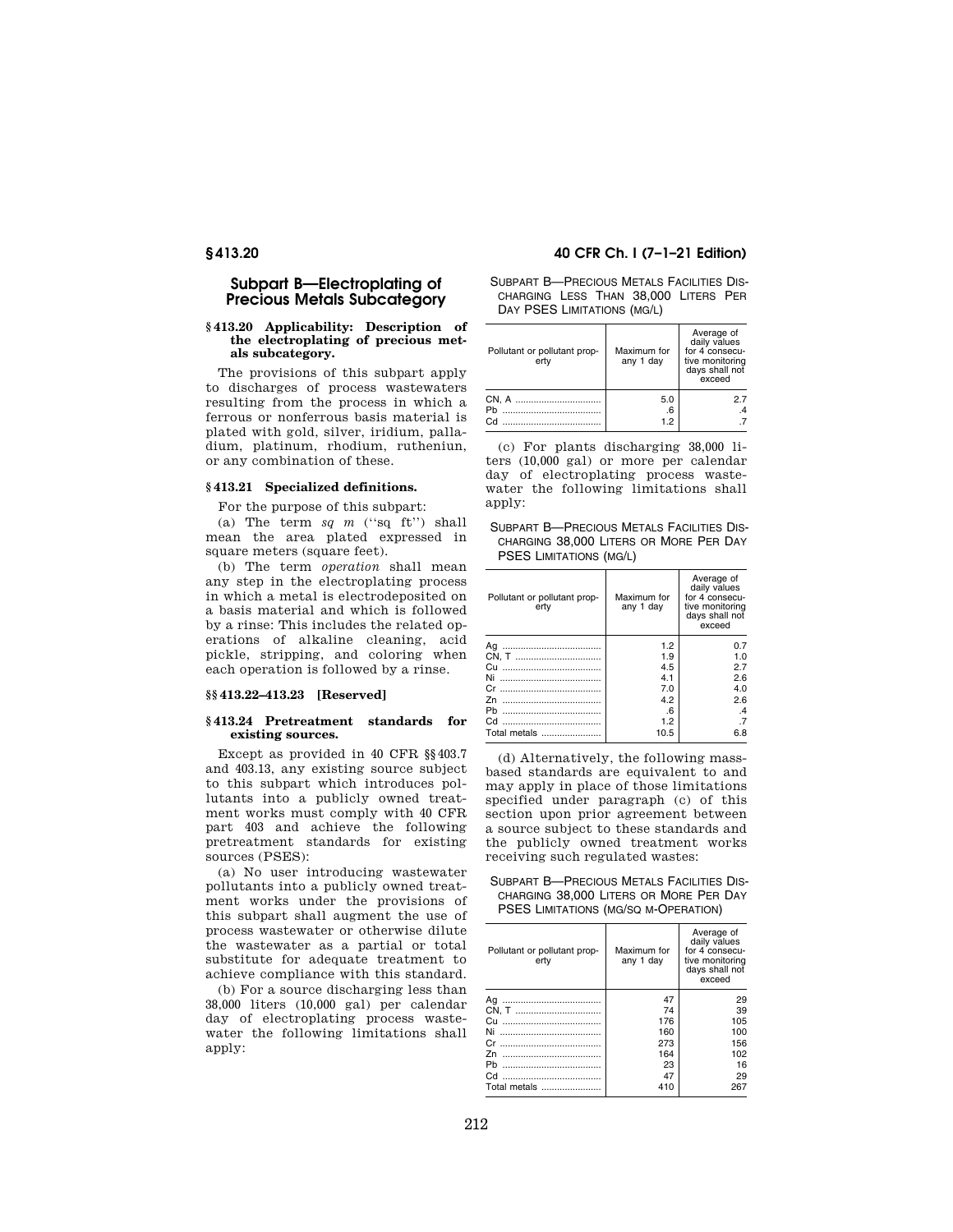(e) For wastewater sources regulated under paragraph (c) of this section, the following optional control program may be elected by the source introducing treated process wastewater into a publicly owned treatment works with the concurrence of the control authority. These optional pollutant parameters are not eligible for allowance for removal achieved by the publicly owned treatment works under 40 CFR 403.7. In the absence of strong chelating agents, after reduction of hexavalent chromium wastes, and after neutralization using calcium oxide (or hydroxide) the following limitations shall apply:

| <b>SUBPART B-PRECIOUS METALS FACILITIES DIS-</b> |
|--------------------------------------------------|
| CHARGING 38,000 LITERS OR MORE PER DAY           |
| <b>PSES LIMITATIONS (MG/L)</b>                   |

| Pollutant or pollutant prop-<br>ertv | Maximum for<br>any 1 day | Average of<br>daily values<br>for 4 consecu-<br>tive monitoring<br>days shall not<br>exceed |
|--------------------------------------|--------------------------|---------------------------------------------------------------------------------------------|
|                                      | 1.9                      | 1.0                                                                                         |
|                                      | .6                       | $\mathcal{A}$                                                                               |
|                                      | 1.2                      |                                                                                             |
|                                      | 20.0                     | 13.4                                                                                        |
|                                      |                          |                                                                                             |

1Within the range 7.5 to 10.0.

(f) In addition to paragraphs (a) and (b) the following limitation shall apply for plants discharging less than 38,000 l (10,000 gal) per calendar day of electroplating process wastewater:

| Pollutant or pollutant property | Maximum for any 1 day       |  |
|---------------------------------|-----------------------------|--|
|                                 | Milligrams per liter (mg/l) |  |
| тто                             | 457                         |  |

(g) In addition to paragraphs (a), (c), (d), and (e) the following limitation shall apply for plants discharging 38,000 l (10,000 gal) or more per calendar day of electroplating process wastewater:

| Pollutant or pollutant property | Maximum for any 1 day       |
|---------------------------------|-----------------------------|
|                                 | Milligrams per liter (mg/l) |
| TTO                             | 2 13                        |

(h) In addition to paragraphs (a), (b), (c), (d), (e), (f), and (g) the following shall apply: An existing source submitting a certification in lieu of monitoring pursuant to §413.03 of this regulation must implement the toxic organic management plan approved by the control authority.

(Secs. 301, 304, 306, 307, 308, and 501 of the Clean Water Act (the Federal Water Pollution Control Act Amendments of 1972, 33 U.S.C. 1251 *et. seq.,* as amended by the Clean Water Act of 1977, Pub. L. 95–217))

[46 FR 9467, Jan. 28, 1981, as amended at 48 FR 32484, July 15, 1983; 48 FR 43681, Sept. 26, 1983]

# **Subpart C—Electroplating of Speciality Metals Subcategory [Reserved]**

# **Subpart D—Anodizing Subcategory**

## **§ 413.40 Applicability: Description of the anodizing subcategory.**

The provisions of this subpart apply to discharges of process wastewater resulting from the anodizing of ferrous or nonferrous materials.

## **§ 413.41 Specialized definitions.**

For the purpose of this subpart:

(a) The term *sq m* (''sq ft'') shall mean the area plated expressed in square meters (square feet).

(b) The term *operation* shall mean any step in the anodizing process in which a metal is cleaned, anodized, or colored when each such step is followed by a rinse.

#### **§§ 413.42–413.43 [Reserved]**

#### **§ 413.44 Pretreatment standards for existing sources.**

Except as provided in 40 CFR 403.7 and 403.13, any existing source subject to this subpart which introduces pollutants into a publicly owned treatment works must comply with 40 CFR part 403 and achieve the following pretreatment standards for existing sources (PSES):

(a) No user introducing wastewater pollutants into a publicly owned treatment works under the provisions of this subpart shall augment the use of process wastewater or otherwise dilute the wastewater as a partial or total substitute for adequate treatment to achieve compliance with this standard.

(b) For a source discharging less than 38,000 liters (10,000 gal) per calendar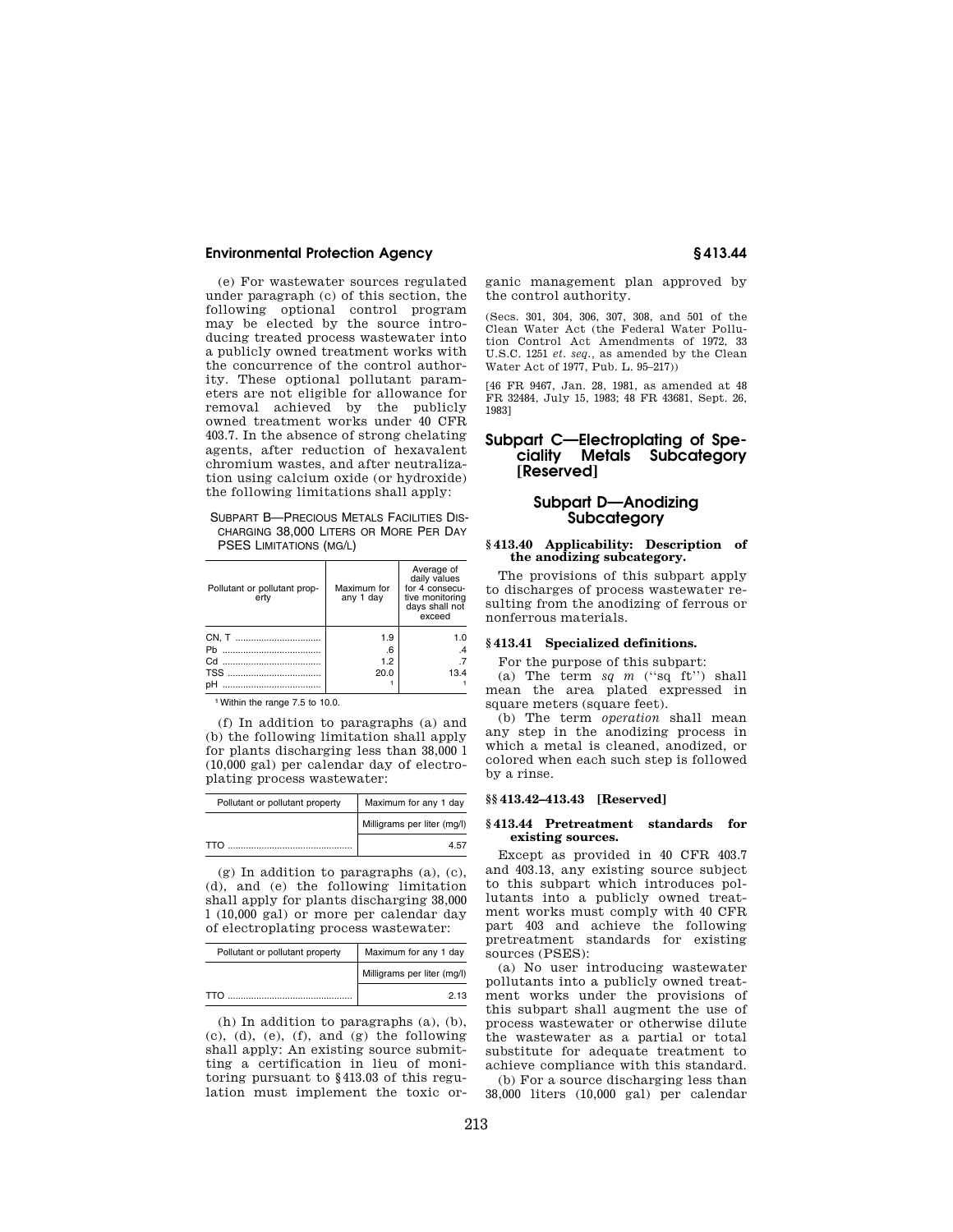day of electroplating process wastewater the following limitations shall apply:

SUBPART D—ANODIZING FACILITIES DIS-CHARGING LESS THAN 38,000 LITERS PER DAY PSES LIMITATIONS (MG/L)

| Pollutant or pollutant prop-<br>ertv | Maximum for<br>any 1 day | Average of<br>daily values<br>for 4 consecu-<br>tive monitoring<br>days shall not<br>exceed |
|--------------------------------------|--------------------------|---------------------------------------------------------------------------------------------|
|                                      | 5.0                      | 2.7                                                                                         |
| Ph                                   | 0.6                      | 0.4                                                                                         |
| Cd                                   | 1.2                      | 07                                                                                          |

(c) For plants discharging 38,000 liters (10,000 gal) or more per calendar day of electroplating process wastewater the following limitations shall apply:

SUBPART D—ANODIZING FACILITIES DIS-CHARGING 38,000 LITERS OR MORE PER DAY PSES LIMITATIONS (MG/L)

| Pollutant or pollutant prop-<br>ertv | Maximum for<br>any 1 day | Average of<br>daily values<br>for 4 consecu-<br>tive monitoring<br>days shall not<br>exceed |
|--------------------------------------|--------------------------|---------------------------------------------------------------------------------------------|
| CN, T                                | 1.9                      | 1.0                                                                                         |
| Сu                                   | 4.5                      | 2.7                                                                                         |
| Ni                                   | 4.1                      | 2.6                                                                                         |
| Cr                                   | 7.0                      | 4.0                                                                                         |
| 7n                                   | 4.2                      | 2.6                                                                                         |
| Ph<br>                               | 0.6                      | 0.4                                                                                         |
| Cd                                   | 1.2                      | 0.7                                                                                         |
| Total metals                         | 10.5                     | 6.8                                                                                         |

(d) Alternatively, the following massbased standards are equivalent to and may apply in place of those limitations specified under paragraph (c) of this section upon prior agreement between a source subject to these standards and the publicly owned treatment works receiving such regulated wastes:

SUBPART D—ANODIZING FACILITIES DIS-CHARGING 38,000 LITERS OR MORE PER DAY PSES LIMITATIONS (MG/SQ M-OPERATION)

| Pollutant or pollutant prop-<br>ertv | Maximum for<br>any 1 day | Average of<br>daily values<br>for 4 consecu-<br>tive monitoring<br>days shall not<br>exceed |
|--------------------------------------|--------------------------|---------------------------------------------------------------------------------------------|
|                                      | 74                       | 39                                                                                          |
| Cн                                   | 176                      | 105                                                                                         |
| Ni                                   | 160                      | 100                                                                                         |
| Cr.<br>                              | 273                      | 156                                                                                         |
| 7n                                   | 164                      | 102                                                                                         |
| Ph<br>                               | 23                       | 16                                                                                          |

# **§ 413.44 40 CFR Ch. I (7–1–21 Edition)**

SUBPART D—ANODIZING FACILITIES DIS-CHARGING 38,000 LITERS OR MORE PER DAY PSES LIMITATIONS (MG/SQ M-OPERATION)— **Continued** 

| Pollutant or pollutant prop-<br>ertv | Maximum for<br>any 1 day | Average of<br>daily values<br>for 4 consecu-<br>tive monitoring<br>days shall not<br>exceed |
|--------------------------------------|--------------------------|---------------------------------------------------------------------------------------------|
| Cd.                                  | 47                       | 29                                                                                          |
| Total metals                         | 410                      | 267                                                                                         |

(e) For wastewater sources regulated under paragraph (c) of this section, the following optional control program may be elected by the source introducing treated process wastewater into a publicly owned treatment works with the concurrence of the control authority. These optional pollutant parameters are not eligible for allowance for removal achieved by the publicly owned treatment works under 40 CFR 403.7. In the absence of strong chelating agents, after reduction of hexavalent chromium wastes, and after neutralization using calcium oxide (or hydroxide) the following limitations shall apply:

## SUBPART D—ANODIZING FACILITIES DIS-CHARGING 38,000 LITERS OR MORE PER DAY PSES LIMITATIONS (MG/L)

| Pollutant or pollutant prop-<br>ertv | Maximum for<br>any 1 day | Average of<br>daily values<br>for 4 consecu-<br>tive monitoring<br>days shall not<br>exceed |
|--------------------------------------|--------------------------|---------------------------------------------------------------------------------------------|
|                                      | 1.9                      | 1.0                                                                                         |
| Ph                                   | 0.6                      | 0.4                                                                                         |
|                                      | 1.2                      | 0.7                                                                                         |
|                                      | 20.0                     | 13.4                                                                                        |
|                                      |                          |                                                                                             |

1Within the range 7.5 to 10.000.

(f) In addition to paragraphs (a) and (b) the following limitation shall apply for plants discharging less than 38,000 l (10,000 gal) per calendar day of electroplating process wastewater:

| Pollutant or pollutant property | Maximum for any 1 day       |
|---------------------------------|-----------------------------|
|                                 | Milligrams per liter (mg/l) |
| <b>TTO</b>                      | 45                          |

(g) In addition to paragraphs (a), (c), (d), and (e) the following limitation shall apply for plants discharging 38,000 l (10,000 gal) or more per calendar day of electroplating process wastewater: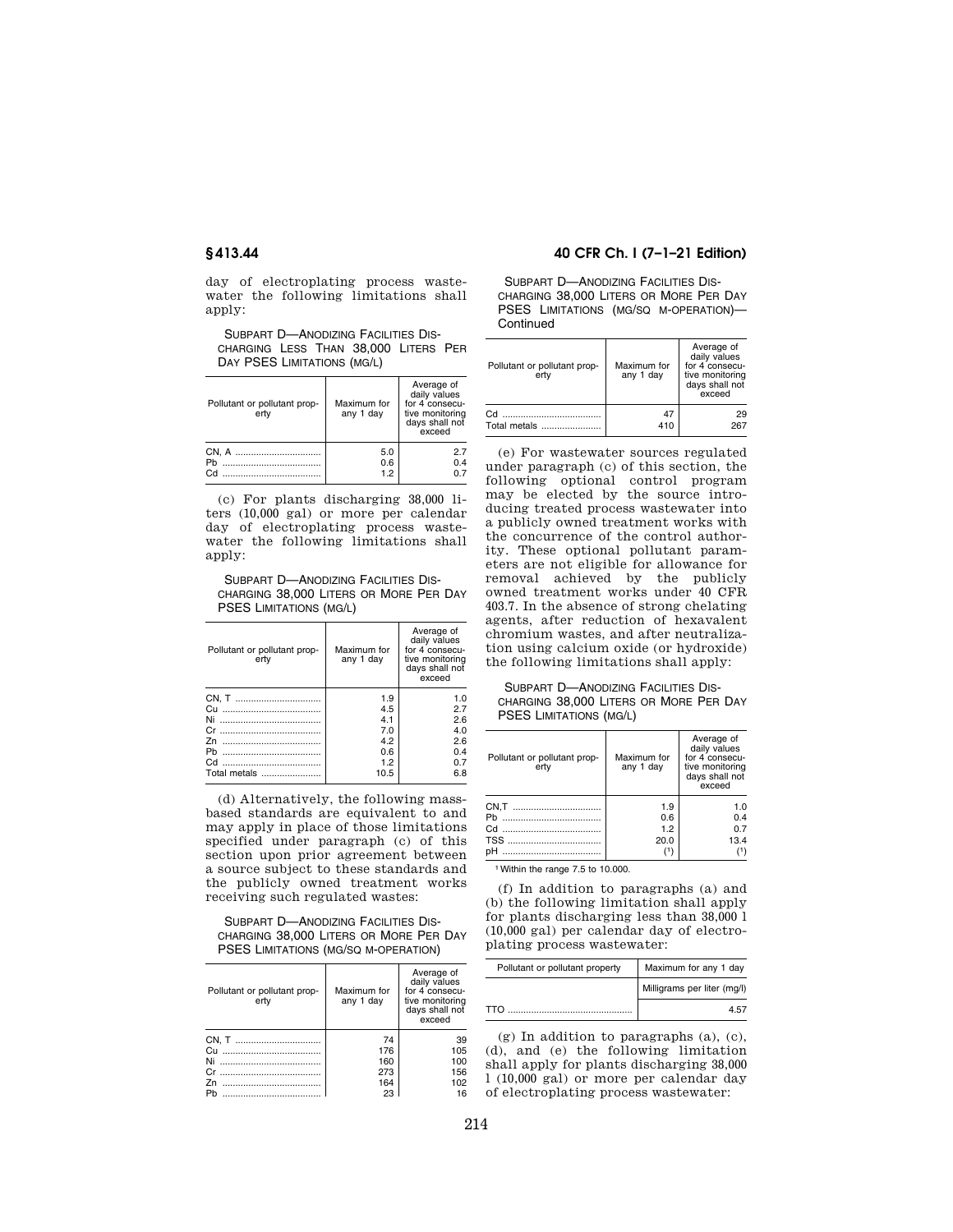| Pollutant or pollutant property | Maximum for any 1 day       |
|---------------------------------|-----------------------------|
|                                 | Milligrams per liter (mg/l) |
| TTO                             | 2 13                        |

(h) In addition to paragraphs (a), (b),  $(c)$ ,  $(d)$ ,  $(e)$ ,  $(f)$ , and  $(g)$  the following shall apply: An existing source submitting a certification in lieu of monitoring pursuant to §413.03 of this regulation must implement the toxic organic management plan approved by the control authority.

(Secs. 301, 304, 306, 307, 308, and 501 of the Clean Water Act (the Federal Water Pollution Control Act Amendments of 1972, 33 U.S.C. 1251 *et. seq.,* as amended by the Clean Water Act of 1977, Pub. L. 95–217))

[46 FR 9467, Jan. 28, 1981, as amended at 48 FR 32484, July 15, 1983; 48 FR 43681, Sept. 26, 1983]

# **Subpart E—Coatings Subcategory**

## **§ 413.50 Applicability: Description of the coatings subcategory.**

The provisions of this subpart apply to discharges resulting from the chromating, phosphating or immersion plating on ferrous or nonferrous materials.

## **§ 413.51 Specialized definitions.**

For the purpose of this subpart;

(a) The term  $sq$   $m$  ("sq ft") shall mean the area processed expressed in square meters (square feet).

(b) The term *operation* shall mean any step in the coating process in which a basis material surface is acted upon by a process solution and which is followed by a rinse; plus the related operations of alkaline cleaning, acid pickle, and sealing, when each operation is followed by a rinse.

## **§§ 413.52–413.53 [Reserved]**

#### **§ 413.54 Pretreatment standards for existing sources.**

Except as provided in 40 CFR 403.7 and 403.13, any existing source subject to this subpart which introduces pollutants into a publicly owned treatment works must comply with 40 CFR part 403 and achieve the following pretreatment standards for existing sources (PSES):

(a) No user introducing wastewater pollutants into a publicly owned treatment works under the provisions of this subpart shall augment the use of process wastewater or otherwise dilute the wastewater as a partial or total substitute for adequate treatment to achieve compliance with this standard.

(b) For a source discharging less than 38,000 liters (10,000 gal) per calendar day of electroplating process wastewater the following limitations shall apply:

SUBPART E—COATINGS FACILITIES DIS-CHARGING LESS THAN 38,000 LITERS PER DAY PSES LIMITATIONS (MG/L)

| Pollutant or pollutant prop-<br>ertv | Maximum for<br>any 1 day | Average of<br>daily values<br>for 4 consecu-<br>tive monitoring<br>days shall not<br>exceed |
|--------------------------------------|--------------------------|---------------------------------------------------------------------------------------------|
|                                      | 5.0                      | 27                                                                                          |
|                                      | 0.6                      | 0.4                                                                                         |
| C.H                                  | 1.2                      | 07                                                                                          |

(c) For plants discharging 38,000 liters (10,000 gal) or more per calendar day of electroplating process wastewater the following limitations shall apply:

SUBPART E—COATINGS FACILITIES DIS-CHARGING 38,000 LITERS OR MORE PER DAY PSES LIMITATIONS (MG/L)

| Pollutant or pollutant prop-<br>ertv | Maximum for<br>any 1 day | Average of<br>daily values<br>for 4 consecu-<br>tive monitoring<br>days shall not<br>exceed |
|--------------------------------------|--------------------------|---------------------------------------------------------------------------------------------|
|                                      | 1.9                      | 1.0                                                                                         |
| Cu<br>                               | 4.5                      | 2.7                                                                                         |
|                                      | 4.1                      | 2.6                                                                                         |
|                                      | 7.0                      | 4.0                                                                                         |
|                                      | 4.2                      | 2.6                                                                                         |
| <br>Ph                               | 0.6                      | 0.4                                                                                         |
|                                      | 1.2                      | 0.7                                                                                         |
| Total metals                         | 10.5                     | 6.8                                                                                         |

(d) Alternatively, the following massbased standards are equivalent to and may apply in place of those limitations specified under paragraph (c) of this section upon prior agreement between a source subject to these standards and the publicly owned treatment works receiving such regulated wastes: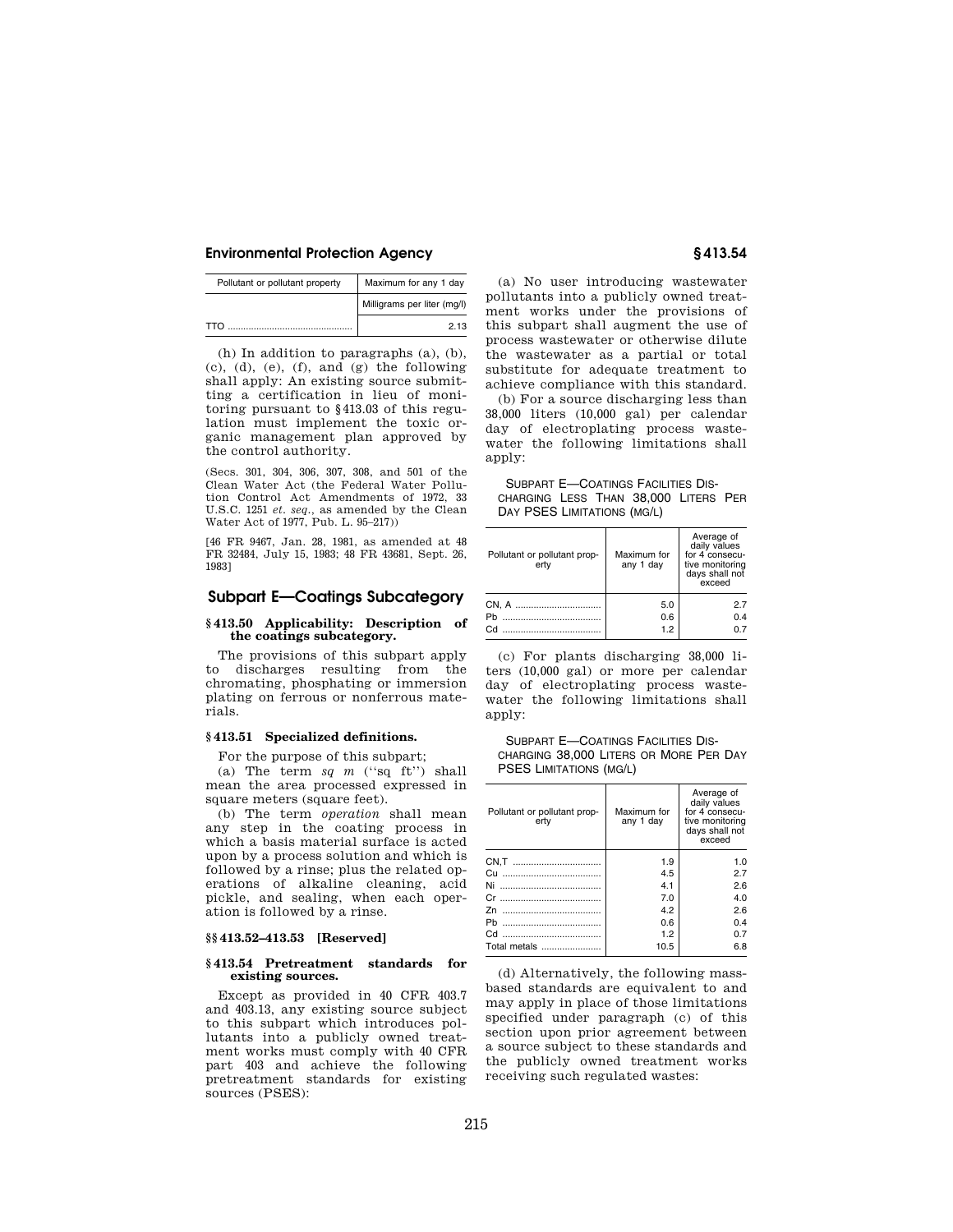SUBPART E—COATINGS FACILITIES DIS-CHARGING 38,000 LITERS OR MORE PER DAY PSES LIMITATIONS (MG/SQ M-OPERATION)

| Pollutant or pollutant prop-<br>ertv | Maximum for<br>any 1 day | Average of<br>daily values<br>for 4 consecu-<br>tive monitoring<br>days shall not<br>exceed |
|--------------------------------------|--------------------------|---------------------------------------------------------------------------------------------|
| CN, T                                | 74                       | 39                                                                                          |
|                                      | 176                      | 105                                                                                         |
| <br>Ni                               | 160                      | 100                                                                                         |
|                                      | 273                      | 156                                                                                         |
| 7n                                   | 164                      | 102                                                                                         |
| Ph                                   | 23                       | 16                                                                                          |
|                                      | 47                       | 29                                                                                          |
| Total metals                         | 410                      | 267                                                                                         |

(e) For wastewater sources regulated under paragraph (c) of this section, the following optional control program may be elected by the source introducing treated process wastewater into a publicly owned treatment works with the concurrence of the control authority. These optional pollutant parameters are not eligible for allowance for removal achieved by the publicly owned treatment works under 40 CFR 403.7. In the absence of strong chelating agents, after reduction of hexavalent chromium wastes, and after neutralization using calcium oxide (or hydroxide) the following limitations shall apply:

SUBPART E—COATINGS FACILITIES DIS-CHARGING 38,000 LITERS OR MORE PER DAY PSES LIMITATIONS (MG/L)

| Pollutant or pollutant prop-<br>ertv | Maximum for<br>any 1 day | Average of<br>daily values<br>for 4 consecu-<br>tive monitoring<br>days shall not<br>exceed |
|--------------------------------------|--------------------------|---------------------------------------------------------------------------------------------|
| CN, T                                | 1.9                      | 1.0                                                                                         |
|                                      | 0.6                      | 0.4                                                                                         |
|                                      | 1.2                      | 0.7                                                                                         |
|                                      | 20.0                     | 13.4                                                                                        |
| pН                                   |                          |                                                                                             |

1Within the range 7.5 to 10.0

(f) In addition to paragraphs (a) and (b) of this section, the following limitation shall apply for plants discharging less than 38,000 l (10,000 gal) per calendar day of electroplating process wastewater:

| Pollutant or pollutant property | Maximum for any 1 day       |
|---------------------------------|-----------------------------|
|                                 | Milligrams per liter (mg/l) |
| TTN                             | 45.                         |

# **§ 413.60 40 CFR Ch. I (7–1–21 Edition)**

(g) In addition to paragraphs (a), (c), (d), and (e) of this section, the following limitation shall apply for plants discharging 38,000 l (10,000 gal) or more per calendar day of electroplating process waterwater:

| Pollutant or pollutant property | Maximum for any 1 day       |
|---------------------------------|-----------------------------|
|                                 | Milligrams per liter (mg/l) |
| TTO                             | 2 13                        |

(h) In addition to paragraphs (a), (b),  $(c)$ ,  $(d)$ ,  $(e)$ ,  $(f)$ , and  $(g)$  of this section, the following shall apply: An existing source submitting a certification in lieu of monitoring pursuant to §413.03 of this regulation must implement the toxic organic management plan approved by the control authority.

(Secs. 301, 304, 306, 307, 308, and 501 of the Clean Water Act (the Federal Water Pollution Control Act Amendments of 1972, 33 U.S.C. 1251 *et. seq.,* as amended by the Clean Water Act of 1977, Pub. L. 95–217))

[46 FR 9467, Jan. 28, 1981, as amended at 48 FR 32484, July 15, 1983; 48 FR 43681, Sept. 26, 1983]

# **Subpart F—Chemical Etching and Milling Subcategory**

### **§ 413.60 Applicability: Description of the chemical etching and milling subcategory.**

The provisions of this subpart apply to discharges of process wastewaters resulting from the chemical milling or etching of ferrous or nonferrous materials.

# **§ 413.61 Specialized definitions.**

For the purpose of this subpart:

(a) The term  $sq$   $m$  ("sq. ft.") shall mean the area exposed to process chemicals expressed in square meters (square feet).

(b) The term *operation* shall mean any step in the chemical milling or etching processes in which metal is chemically or electrochemically removed from the work piece and which is followed by a rinse; this includes related metal cleaning operations which preceded chemical milling or etching, when each operation is followed by a rinse.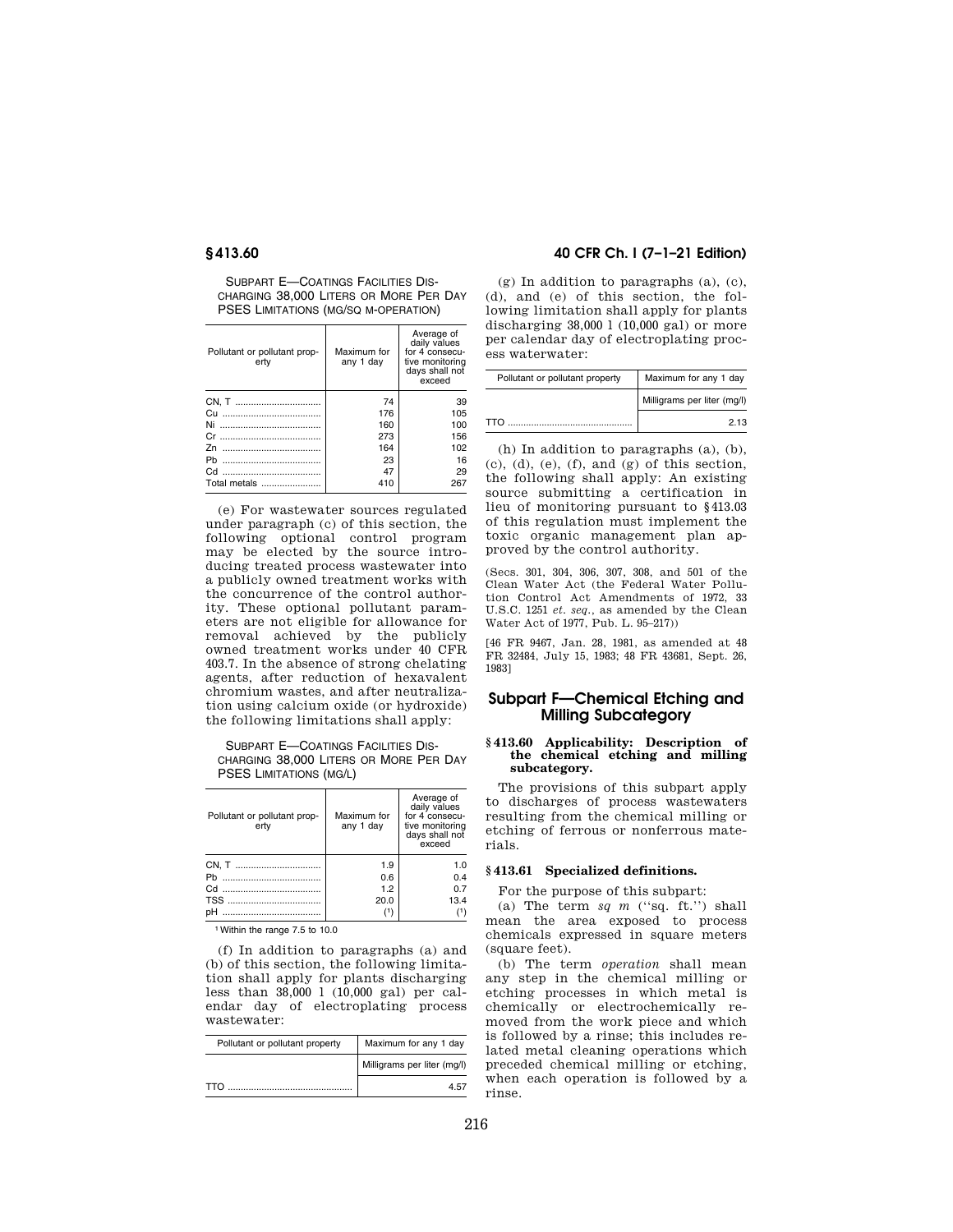# **§§ 413.62–413.63 [Reserved]**

## **§ 413.64 Pretreatment standards for existing sources.**

Except as provided in 40 CFR 403.7 and 403.13, any existing source subject to this subpart which introduces pollutants into a publicly owned treatment works must comply with 40 CFR part 403 and achieve the following pretreatment standards for existing sources (PSES):

(a) No User introducing wastewater pollutants into publicly owned treatment works under the provisions of this subpart shall augment the use of process wastewater or otherwise dilute the wastewater as a partial or total substitute for adequate treatment to achieve compliance with this standard.

(b) For a source discharging less than 38,000 liters (10,000 gal.) per calendar day of electroplating process wastewater the following limitations shall apply:

SUBPART F—CHEMICAL ETCHING AND MILLING FACILITIES DISCHARGING LESS THAN 38,000 LITERS PER DAY PSES LIMITATIONS (MG/L)

| Pollutant or pollutant prop-<br>ertv | Maximum for<br>any 1 day | Average of<br>daily values<br>for 4 consecu-<br>tive monitoring<br>days shall not<br>exceed |
|--------------------------------------|--------------------------|---------------------------------------------------------------------------------------------|
|                                      | 5.0                      | 2.7                                                                                         |
| Ph                                   | 0.6                      | 0.4                                                                                         |
| Cd                                   | 1.2                      | 07                                                                                          |

(c) For plants discharging 38,000 liters (10,000 gal.) or more per calendar day of electroplating process wastewater the following limitations shall apply:

SUBPART F—CHEMICALS ETCHING AND MILLING FACILITIES DISCHARGING 38,000 LITERS OR MORE PER DAY PSES LIMITATIONS (MG/L)

| Pollutant or pollutant prop-<br>ertv | Maximum for<br>any 1 day | Average of<br>daily values<br>for 4 consecu-<br>tive monitoring<br>days shall not<br>exceed |
|--------------------------------------|--------------------------|---------------------------------------------------------------------------------------------|
|                                      | 1.9                      | 1.0                                                                                         |
| Cu                                   | 4.5                      | 2.7                                                                                         |
| <br>Ni                               | 4.1                      | 2.6                                                                                         |
| Cr.                                  | 7.0                      | 4.0                                                                                         |
|                                      | 4.2                      | 2.6                                                                                         |
| Ph                                   | 0.6                      | 0.4                                                                                         |
|                                      | 1.2                      | 0.7                                                                                         |
| Total metals                         | 10.5                     | 6.8                                                                                         |

(d) Alternatively, the following massbased standards are equivalent to and may apply in place of those limitations specified under paragraph (c) of this section upon prior agreement between a source subject to these standards and the publicly owned treatment works receiving such regulated wastes:

### SUBPART F—CHEMICAL ETCHING AND MILLING FACILITIES DISCHARGING 38,000 LITERS OR MORE PER DAY PSES LIMITATIONS (MG/SQ M-OPERATION)

| Pollutant or pollutant prop-<br>erty | Maximum for<br>any 1 day | Average of<br>daily values<br>for 4 consecu-<br>tive monitoring<br>days shall not<br>exceed |
|--------------------------------------|--------------------------|---------------------------------------------------------------------------------------------|
| CN, T                                | 74                       | 39                                                                                          |
| Cu                                   | 176                      | 105                                                                                         |
|                                      | 160                      | 100                                                                                         |
|                                      | 273                      | 156                                                                                         |
|                                      | 164                      | 102                                                                                         |
| Ph                                   | 23                       | 16                                                                                          |
|                                      | 47                       | 29                                                                                          |
| Total metals                         | 410                      | 267                                                                                         |

(e) For wastewater sources regulated under paragraph (c) of this section, the following optional control program may be elected by the source introducing treated process wastewater into a publicly owned treatment works with the concurrence of the control authority. These optional pollutant parameters are not eligible for allowance for removal achieved by the publicly owned treatment works under 40 CFR 403.7. In the absence of strong chelating agents, after reduction of hexavalent chromium wastes, and after neutralization using calcium oxide (or hydroxide) the following limitations shall apply:

SUBPART F—CHEMICAL ETCHING AND MILLING FACILITIES DISCHARGING 38,000 LITERS OR MORE PER DAY PSES LIMITATIONS (MG/L)

| Pollutant or pollutant prop-<br>ertv | Maximum for<br>any 1 day | Average of<br>daily values<br>for 4 consecu-<br>tive monitoring<br>days shall not<br>exceed |
|--------------------------------------|--------------------------|---------------------------------------------------------------------------------------------|
| CN, T                                | 1.9                      | 1.0                                                                                         |
|                                      | 0.6                      | 0.4                                                                                         |
|                                      | 1.2                      | 0.7                                                                                         |
|                                      | 20.0                     | 13.4                                                                                        |
| nН                                   | (1                       | (1)                                                                                         |

Within the range 7.5 to 10.0

(f) In addition to paragraphs (a) and (b) of this section, the following limitation shall apply for plants discharging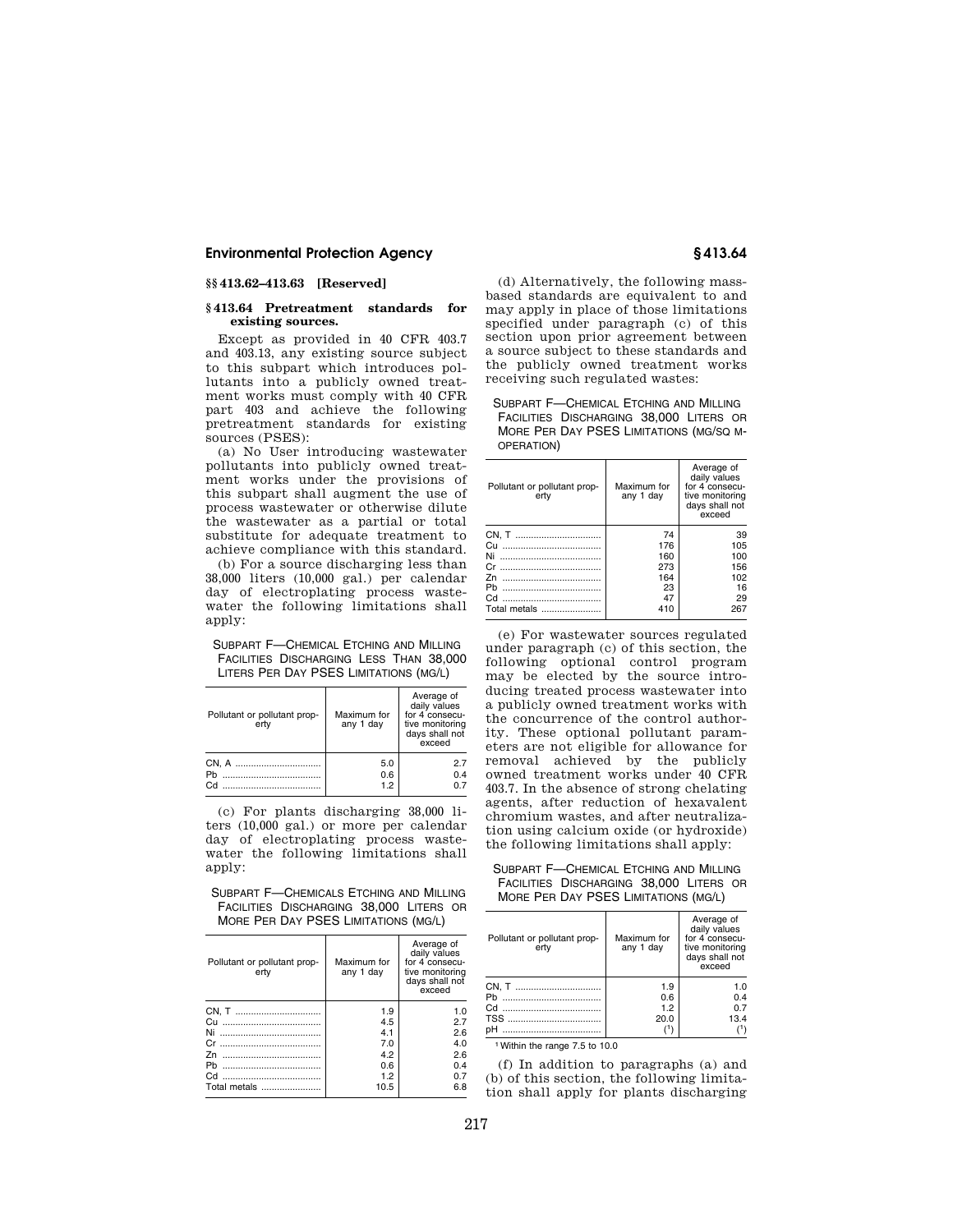less than 38,000 l (10,000 gal) per calendar day of electroplating process wastewater:

| Pollutant or pollutant property | Maximum for any 1 day          |  |
|---------------------------------|--------------------------------|--|
|                                 | Milligrams per<br>liter (mg/l) |  |
| <b>TTO</b>                      | 457                            |  |

(g) In addition to paragraphs (a), (c), (d), and (e) of this section, the following limitation shall apply for plants discharging 38,000 l (10,000 gal) or more per calendar day of electroplating process wastewater:

| Pollutant or pollutant property | Maximum for any 1 day          |  |
|---------------------------------|--------------------------------|--|
|                                 | Milligrams per<br>liter (mg/l) |  |
|                                 | 2.13                           |  |

(h) In addition to paragraphs (a), (b),  $(c)$ ,  $(d)$ ,  $(e)$ ,  $(f)$ , and  $(g)$  of this section, the following shall apply: An existing source submitting a certification in lieu of monitoring pursuant to §413.03 of this regulation must implement the toxic organic management plan approved by the control authority.

(Secs. 301, 304, 306, 307, 308, and 501 of the Clean Water Act (the Federal Water Pollution Control Act Amendments of 1972, 33 U.S.C. 1251 *et. seq.,* as amended by the Clean Water Act of 1977, Pub. L. 95–217))

[46 FR 9467, Jan. 28, 1981, as amended at 48 FR 32484, July 15, 1983; 48 FR 43681, Sept. 26, 1983]

# **Subpart G—Electroless Plating Subcategory**

## **§ 413.70 Applicability: Description of the electroless plating subcategory.**

The provisions of this subpart apply to discharges resulting from the electroless plating of a metallic layer on a metallic or nonmetallic substrate.

### **§ 413.71 Specialized definitions.**

For the purpose of this subpart:

(a) The term  $sq$  *m* ("sq. ft.") shall mean the area plated expressed in square meters (square feet).

(b) The term *electroless plating* shall mean the deposition of conductive material from an autocatalytic plating solution without application of electrical current.

# **§ 413.70 40 CFR Ch. I (7–1–21 Edition)**

(c) The term *operation* shall mean any step in the electroless plating process in which a metal is deposited on a basis material and which is followed by a rinse; this includes the related operations of alkaline cleaning, acid pickle, and stripping, when each operation is followed by a rinse.

## **§§ 413.72–413.73 [Reserved]**

### **§ 413.74 Pretreatment standards for existing sources.**

Except as provided in 40 CFR 403.7 and 403.13, any existing source subject to this subpart which introduces pollutants into a publicly owned treatment works must comply with 40 CFR part 403 and achieve the following pretreatment standards for existing sources (PSES):

(a) No User introducing wastewater pollutants into publicly owned treatment works under the provisions of this subpart shall augment the use of process wastewater or otherwise dilute the wastewater as a partial or total substitute for adequate treatment to achieve compliance with this standard.

(b) For a source discharging less than 38,000 liters (10,000 gal.) per calendar day of electroplating process wastewater the following limitations shall apply:

SUBPART G—ELECTROLESS PLATING FACILITIES DISCHARGING LESS THAN 38,000 LITERS PER DAY PSES LIMITATIONS (MG/L)

| Pollutant or pollutant prop-<br>ertv | Maximum for<br>any 1 day | Average of<br>daily values<br>for 4 consecu-<br>tive monitoring<br>days shall not<br>exceed |
|--------------------------------------|--------------------------|---------------------------------------------------------------------------------------------|
|                                      | 5.0                      | 27                                                                                          |
| Ph.                                  | 0.6                      | 0.4                                                                                         |
|                                      | 1.2                      | 07                                                                                          |

(c) For plants discharging 38,000 l (10,000 gal) or more per calendar day of electroplating process wastewater the following limitations shall apply: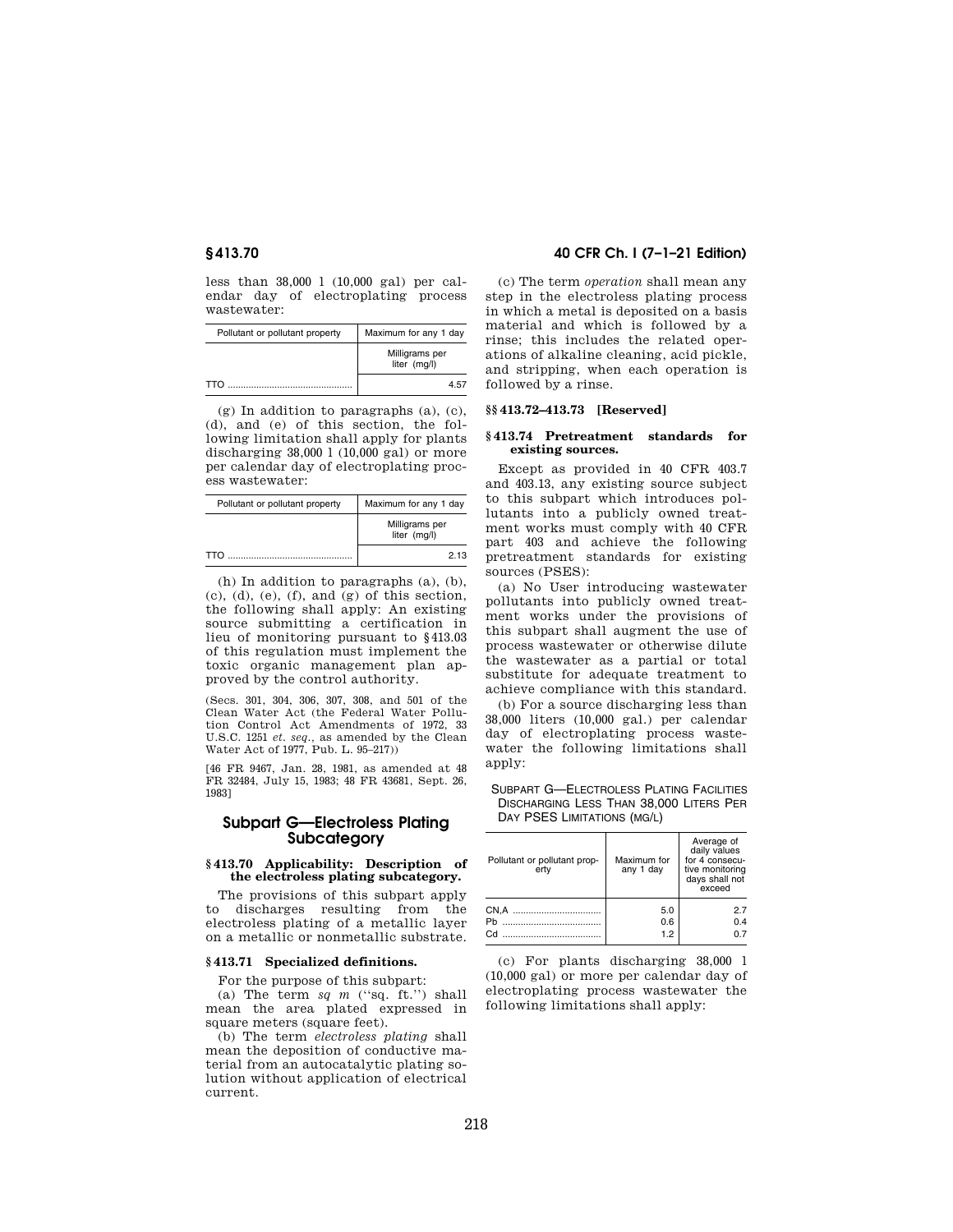SUBPART G—ELECTROLESS PLATING FACILITIES DISCHARGING 38,000 LITERS OR MORE PER DAY PSES LIMITATIONS (MG/L)

| Pollutant or pollutant prop-<br>ertv | Maximum for<br>any 1 day | Average of<br>daily values<br>for 4 consecu-<br>tive monitoring<br>days shall not<br>exceed |
|--------------------------------------|--------------------------|---------------------------------------------------------------------------------------------|
|                                      | 1.9                      | 1.0                                                                                         |
|                                      | 4.5                      | 2.7                                                                                         |
| Ni<br>                               | 4.1                      | 2.6                                                                                         |
|                                      | 7.0                      | 4.0                                                                                         |
| <br>7n                               | 4.2                      | 2.6                                                                                         |
|                                      | 0.6                      | 0.4                                                                                         |
|                                      | 1.2                      | 0.7                                                                                         |
| Total metals                         | 10.5                     | 6.8                                                                                         |

(d) Alternatively, the following massbased standards are equivalent to and may apply in place of those limitations specified under paragraph (c) of this section upon prior agreement between a source subject to these standards and the publicly owned treatment works receiving such regulated wastes:

SUBPART G—ELECTROLESS PLATING FACILITIES DISCHARGING 38,000 LITERS OR MORE PER DAY PSES LIMITATIONS (MG/SQ M-OPER-ATION)

| Pollutant or pollutant prop-<br>ertv | Maximum for<br>any 1 day | Average of<br>daily values<br>for 4 consecu-<br>tive monitoring<br>days shall not<br>exceed |
|--------------------------------------|--------------------------|---------------------------------------------------------------------------------------------|
|                                      | 74                       | 39                                                                                          |
|                                      | 176                      | 105                                                                                         |
| Ni<br>                               | 160                      | 100                                                                                         |
|                                      | 273                      | 156                                                                                         |
|                                      | 164                      | 102                                                                                         |
| Ph.<br>                              | 23                       | 16                                                                                          |
|                                      | 47                       | 29                                                                                          |
| Total metals                         | 410                      | 267                                                                                         |

(e) For wastewater sources regulated under paragraph (c) of this section, the following optional control program may be elected by the source introducing treated process wastewater into a publicly owned treatment works with the concurrence of the control authority. These optional pollutant parameters are not eligible for allowance for removal achieved by the publicly owned treatment works under 40 CFR 403.7. In the absence of strong chelating agents, after reduction of hexavalent chromium wastes, and after neutralization using calcium oxide (or hydroxide) the following limitations shall apply:

SUBPART G—ELECTROLESS PLATING FACILITIES DISCHARGING 38,000 LITERS OR MORE PER DAY PSES LIMITATIONS (MG/L)

| Pollutant or pollutant prop-<br>ertv | Maximum for<br>any 1 day | Average of<br>daily values<br>for 4 consecu-<br>tive monitoring<br>days shall not<br>exceed |
|--------------------------------------|--------------------------|---------------------------------------------------------------------------------------------|
|                                      | 1.9                      | 1.0                                                                                         |
|                                      | 0.6                      | 0.4                                                                                         |
|                                      | 1.2                      | 0.7                                                                                         |
|                                      | 20.0                     | 13.4                                                                                        |
|                                      |                          | (1)                                                                                         |

1Within the range 7.5 to 10.00

(f) In addition to paragraphs (a) and (b) of this section, the following limitation shall apply for plants discharging less than 38,000 l (10,000 gal) per calendar day of electroplating process wastewater:

| Pollutant or pollutant property | Maximum for any 1 day       |
|---------------------------------|-----------------------------|
|                                 | Milligrams per liter (mg/l) |
| TTN                             | 4 h                         |

(g) In addition to paragraphs (a), (c), (d), and (e) of this section, the following limitation shall apply for plants discharging 38,000 l (10,000 gal) or more per calendar day of electroplating process wastewater:

| Pollutant or pollutant property | Maximum for any 1 day       |
|---------------------------------|-----------------------------|
|                                 | Milligrams per liter (mg/l) |
| <b>TTO</b>                      | 2 13                        |

(h) In addition to paragraphs (a), (b),  $(c)$ ,  $(d)$ ,  $(e)$ ,  $(f)$ , and  $(g)$  of this section, the following shall apply: An existing source submitting a certification in lieu of monitoring pursuant to §413.03 of this regulation must implement the toxic organic management plan approved by the control authority.

(Secs. 301, 304, 306, 307, 308, and 501 of the Clean Water Act (the Federal Water Pollution Control Act Amendments of 1972, 33 U.S.C. 1251 *et. seq.,* as amended by the Clean Water Act of 1977, Pub. L. 95–217))

[46 FR 9467, Jan. 28, 1981, as amended at 48 FR 32484, July 15, 1983; 48 FR 43681, Sept. 26, 1983]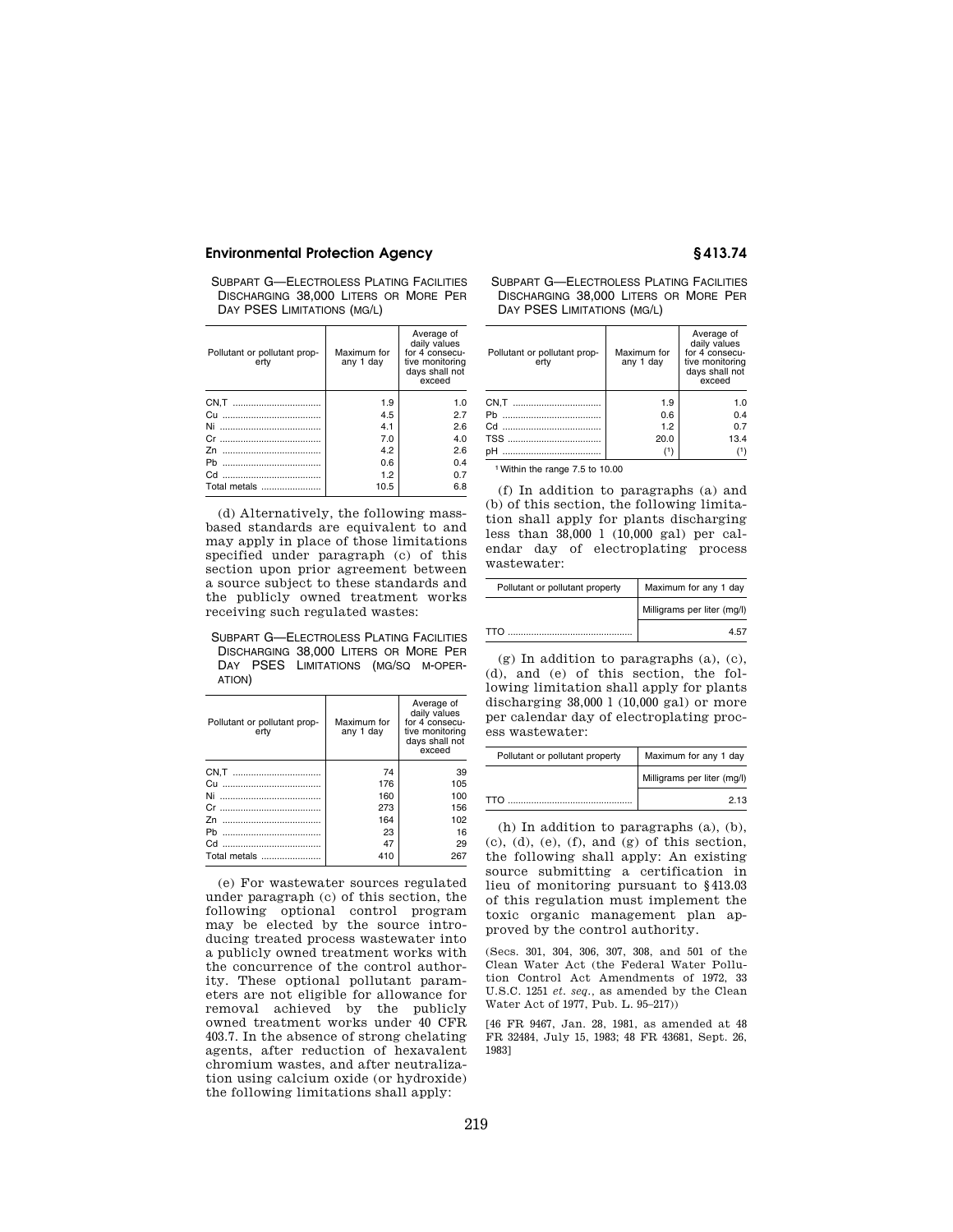# **Subpart H—Printed Circuit Board Subcategory**

## **§ 413.80 Applicability: Description of the printed circuit board subcategory.**

The provisions of this subpart apply to the manufacture of printed circuit boards, including all manufacturing operations required or used to convert an insulating substrate to a finished printed circuit board. The provisions set forth in other subparts of this category are not applicable to the manufacture of printed circuit boards.

#### **§ 413.81 Specialized definitions.**

For the purpose of this subpart:

(a) The term  $sq$   $ft$  ("sq m") shall mean the area of the printed circuit board immersed in an aqueous process bath.

(b) The term *operation* shall mean any step in the printed circuit board manufacturing process in which the board is immersed in an aqueous process bath which is followed by a rinse.

## **§§ 413.82–413.83 [Reserved]**

### **§ 413.84 Pretreatment standards for existing sources.**

Except as provided in 40 CFR 403.7 and 403.13, any existing source subject to this subpart which introduces pollutants into a publicly owned treatment works must comply with 40 CFR part 403 and achieve the following pretreatment standards for existing sources (PSES):

(a) No user introducing wastewater pollutants into a publicly owned treatment works under the provisions of this subpart shall augment the use of process wastewater or otherwise dilute the wastewater as a partial or total substitute for adequate treatment to achieve compliance with this standard.

(b) For a source discharging less than 38,000 liters (10,000 gal) per calendar day of electroplating process wastewater the following limitations shall apply:

# **§ 413.80 40 CFR Ch. I (7–1–21 Edition)**

SUBPART H—PRINTED CIRCUIT BOARD FACILI-TIES DISCHARGING LESS THAN 38,000 LITERS PER DAY PSES LIMITATIONS (MG/L)

| Pollutant or pollutant prop-<br>ertv | Maximum for<br>any 1 day | Average of<br>daily values<br>for 4 consecu-<br>tive monitoring<br>days shall not<br>exceed |
|--------------------------------------|--------------------------|---------------------------------------------------------------------------------------------|
|                                      | 5.0                      | 27                                                                                          |
| Ph                                   | 0.6                      | 0.4                                                                                         |
| Cd                                   | 1.2                      | 07                                                                                          |

(c) For plants discharging 38,000 liters (10,000 gal) or more per calendar day of electroplating process wastewater the following limitations shall apply:

SUBPART H—PRINTED CIRCUIT BOARD FACILI-TIES DISCHARGING 38,000 LITERS OR MORE PER DAY PSES LIMITATIONS (MG/L)

| Pollutant or pollutant prop-<br>ertv | Maximum for<br>any 1 day | Average of<br>daily values<br>for 4 consecu-<br>tive monitoring<br>days shall not<br>exceed |
|--------------------------------------|--------------------------|---------------------------------------------------------------------------------------------|
|                                      | 1.9                      | 1.0                                                                                         |
|                                      | 4.5                      | 2.7                                                                                         |
| Ni                                   | 4.1                      | 2.6                                                                                         |
| Cr.<br>                              | 7.0                      | 4.0                                                                                         |
|                                      | 4.2                      | 2.6                                                                                         |
| Ph<br>                               | 0.6                      | 0.4                                                                                         |
|                                      | 1.2                      | 0.7                                                                                         |
| Total metals                         | 10.5                     | 6.8                                                                                         |

(d) Alternatively, the following massbased standards are equivalent to and may apply in place of those limitations specified under paragraph (c) of this section upon prior agreement between a source subject to these standards and the publicly owned treatment works receiving such regulated wastes:

SUBPART H—PRINTED CIRCUIT BOARD FACILI-TIES DISCHARGING 38,000 LITERS OR MORE PER DAY PSES LIMITATIONS (MG/SQ M-OPER-ATION)

| Pollutant or pollutant prop-<br>ertv | Maximum for<br>any 1 day | Average of<br>daily values<br>for 4 consecu-<br>tive monitoring<br>days shall not<br>exceed |
|--------------------------------------|--------------------------|---------------------------------------------------------------------------------------------|
|                                      | 169                      | 89                                                                                          |
| Cu                                   | 401                      | 241                                                                                         |
|                                      | 365                      | 229                                                                                         |
| Cr.                                  | 623                      | 357                                                                                         |
|                                      | 374                      | 232                                                                                         |
| Ph                                   | 53                       | 36                                                                                          |
|                                      | 107                      | 65                                                                                          |
| Total metals                         | 935                      | 609                                                                                         |